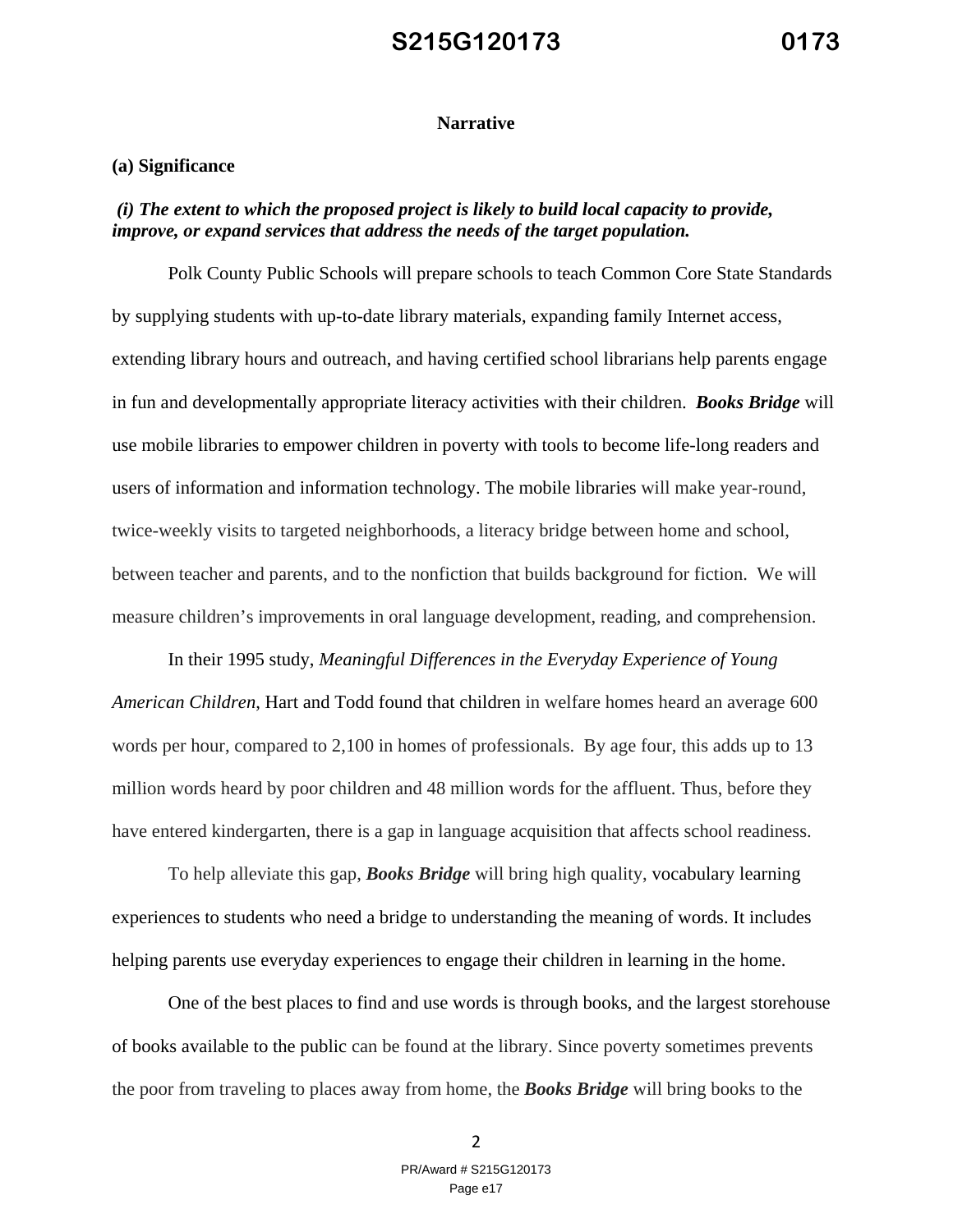neighborhoods where our students live. Also, educators will tap family strengths and cultural assets to design child-centered reading experiences. Parents will learn with the librarians to engage their children in natural learning, and take home free books for daily reading.

Polk County is in Central Florida between Tampa and Orlando. The countywide, public school district has 96,000 students in and around 17 cities and towns. Our Hispanic population



has grown from the traditionally Mexican agricultural labor force to include significant groups of Cubans, Puerto Ricans and South Americans, now outnumbering the African-American population that swelled with Haitians in

the 1990s. District enrollment has become "majority minority." Our free lunch rate was 70% at the end of 2011-212, compared to 58% in Florida and 66% in the U.S.<sup>1</sup> Almost one-third of Polk's children under age 5 live below the poverty level. Unemployment has exceeded 12% for 19 individual months since mid-2009. In 2010, the Brookings Institution reported Polk County had the fifth-highest rate of *suburban* poverty in the nation.

Only Miami-Dade, among Florida's metropolitan districts, has a lower rate of resident adults with diplomas, but Dade's rate of college graduates is far higher (See Attachments.) Polk parents are less able to help their children with school work, and schools struggle to find literate volunteer tutors.

| 2006-2010 ACS estimates      | Polk  | <b>Florida</b> | U.S.  |
|------------------------------|-------|----------------|-------|
| Adults $25+$ with no diploma | 18.0% | 14.3%          | 15.5% |
| Median Household Income      |       |                |       |

Local civic leadership has mobilized to overcome complaisance about Polk's education system. We describe later how they will sustain the *Books Bridge* after federal funding expires.

3

<sup>&</sup>lt;sup>1</sup> http://www.fldoe.org/eias/eiaspubs/pubstudent.asp; http://www.fns.usda.gov/pd/slsummar.htm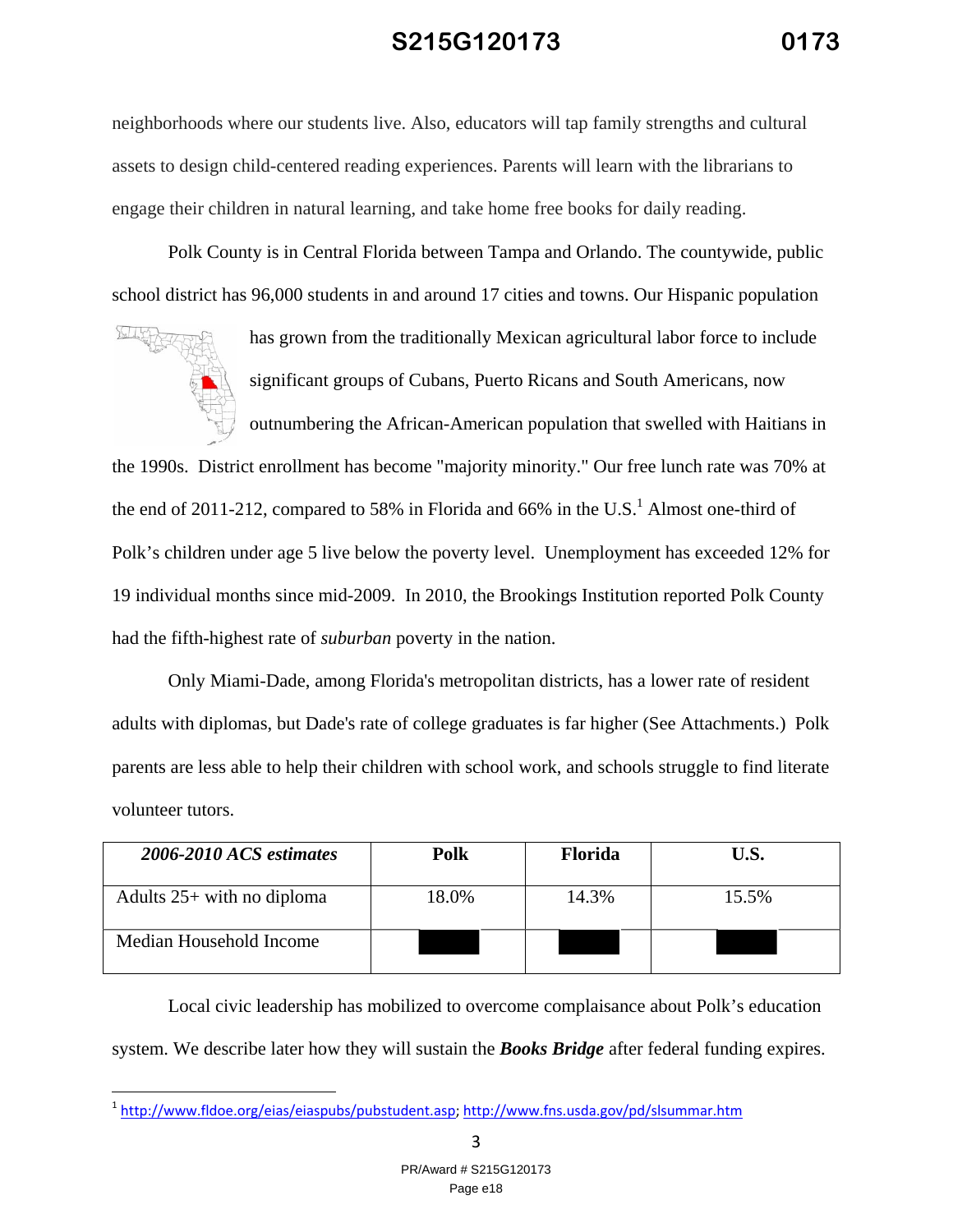| are some basic statistics about the targeted schools, compared to the district and state. |                |               |           |            |        |             |  |  |  |
|-------------------------------------------------------------------------------------------|----------------|---------------|-----------|------------|--------|-------------|--|--|--|
|                                                                                           | <b>Alturas</b> | Auburndale    | Kingsford | Oscar      |        |             |  |  |  |
|                                                                                           | Elem.          | Central Elem. | Elem.     | Pope Elem. | Polk   | Florida     |  |  |  |
| Membership                                                                                | 355            | 461           | 692       | 408        | 96,295 | 2,667,830   |  |  |  |
| PreK slots                                                                                | $\overline{0}$ | 36            | 54        | 36         | 4,437  | $184,972^2$ |  |  |  |
| Number ELL                                                                                | 31             | 88            | 303       | 62         | 10,187 | 244,376     |  |  |  |
| Percent ELL                                                                               | 8.7%           | 19.1%         | 43.8%     | 15.2%      | 10.6%  | 9.2%        |  |  |  |
| Free/Reduced                                                                              | 87.9%          | 95.2%         | 93.8%     | 92.4%      | 68.3%  | 57.7%       |  |  |  |

Four of Polk's most challenged elementary schools will participate in *Books Bridge*. Here

In June, 2012, the DOE listed Alturas and Auburndale Central among the 100 elementary schools with the lowest reading performance in Florida. Kingsford was on the list in 2010, and Oscar Pope was an NCLB "Tier I" school for 2009. They range from 88% to 95% free lunch.

These disadvantages accentuate the importance of Polk children starting school ready to learn. While we expect to begin 8,000 kindergartners in August 2012, only one in four will have been afforded slots in public preschool education.

### *(ii) The extent to which the proposed project involves the development or demonstration of promising new strategies that build on, or are alternatives to, existing strategies.*

*Books Bridge* will maximize interactive and dialogic (shared) reading with preschool and school children to build vocabulary by engaging them in high-interest reading materials and interactive technology. We further propose to have certified school librarians teach dialogic reading to parents before children enter school. In dialogic reading, the child learns to become the storyteller with the assistance of the adult, who functions as an active listener and questioner.

4

<sup>&</sup>lt;sup>2</sup> http://www.fldoe.org/board/meetings/2012\_07\_16/workshop.pdf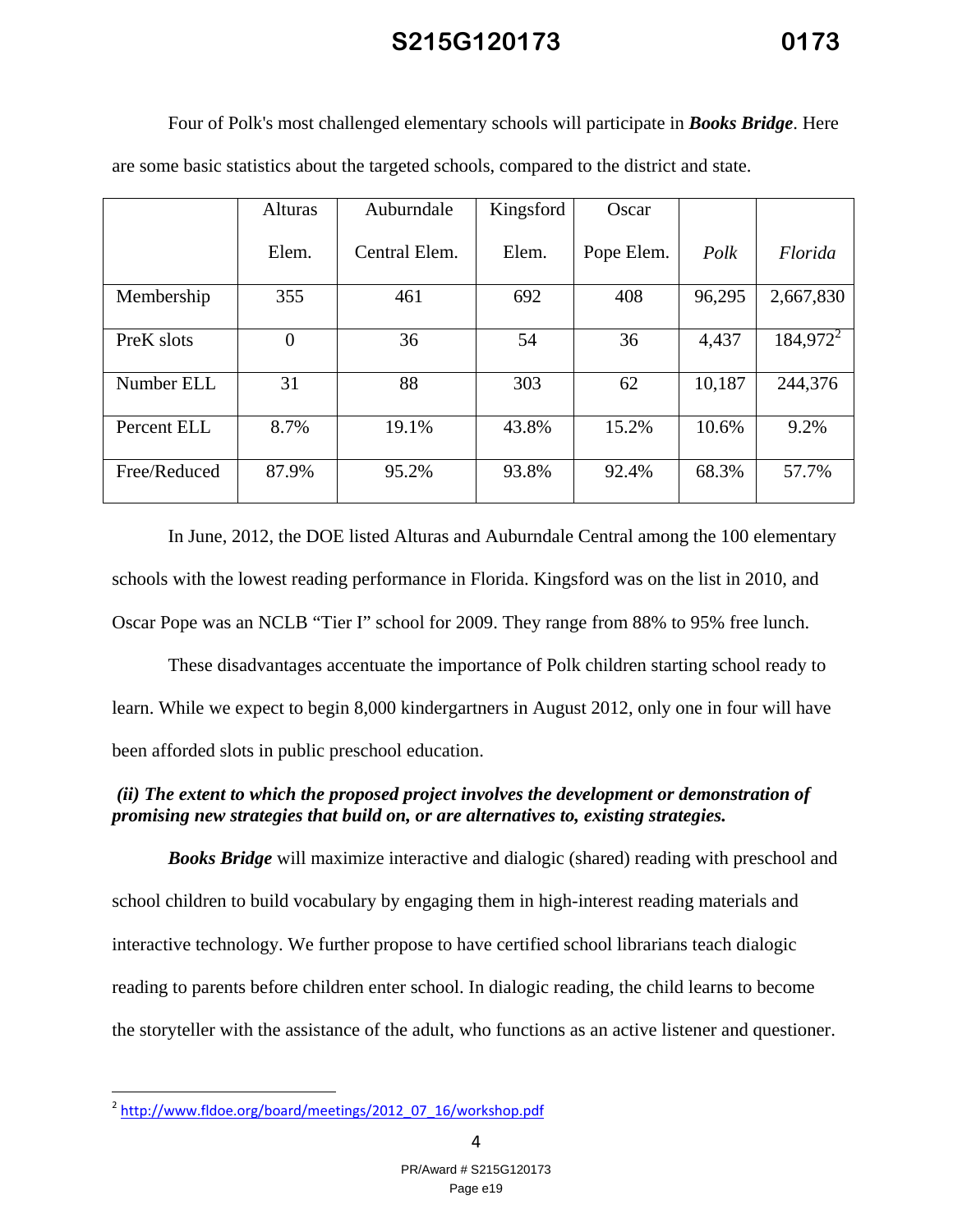Research has consistently indicated the role of vocabulary in academic achievement (Dickinson & Tabor, 2001; Snow, Burns, & Griffin, 1998; Sénéchal, Ouelette, & Rodney, 2006; Storch & Whitehurst, 2002). Longitudinal studies of emergent literacy skills in preschoolers reveal concurrent and predictive relationships between vocabulary acquisition, phonological awareness and code-based reading skills in primary grades (Dickinson et. al., 2003; Dickinson & Tabor, 2001; Lonigan, 2007; Storch & Whitehurst, 2002).

National educational reform initiatives over the past decade have stressed early interventions for language and literacy acquisition during preschool and early primary grades (Snow, et al., 1998). Educators are increasing emphasis on improving language and literacy supports within preschool classrooms, particularly those that service children from economically disadvantaged backgrounds (Dickinson, McCabe, & Clar-Chiarelli, 2004; Stahl & Yaden, 2004).

Hart and Risley hypothesized that "The amount of social language interaction between parents and children in the first years of life is the primary source of early language experience and a major determiner of later language experience." They further deduced that a family can change its micro-culture, with purposeful intent and practice, to improve the child's achievement.

Lonigan and Whitehurst (1998) found statistically significant advantages to combined efforts between home and school to increase preschoolers' oral language development with dialogic reading. They worked with a disadvantaged population similar to our target schools. Participating parents, encouraged to read with their children daily, had only two training sessions and then three books to take home. Together with activities in school, the children whose parents contributed to their engagement in the books showed significantly greater gains in only six weeks than groups with other or no special treatment.

We are working with a variety of "parents:" grandparents, teen parents, single parents,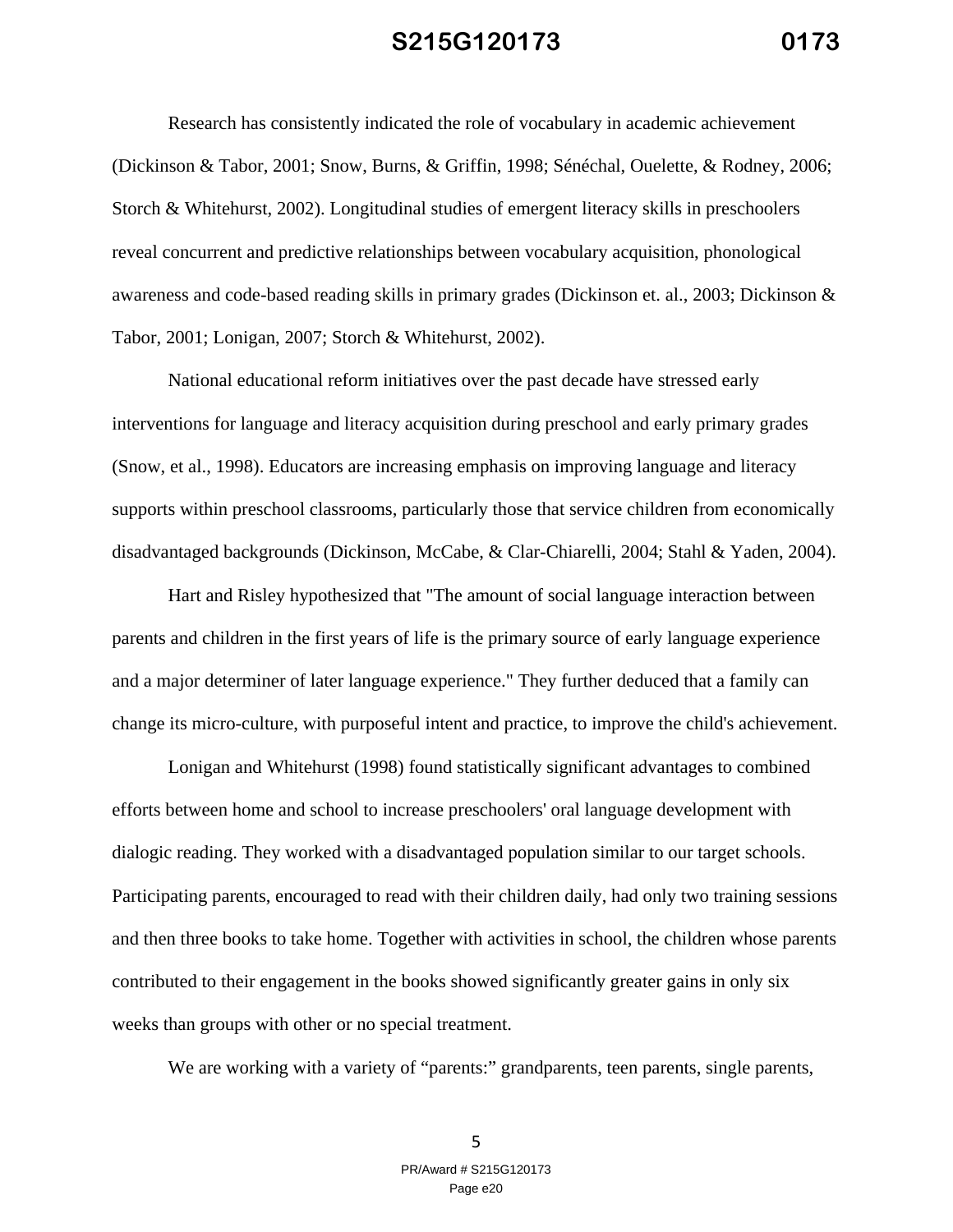foster parents, disabled parents, and working parents. They have a variety of neighborhood cultures, from agricultural labor to urban public housing. We assume that parents want to help their children succeed, no matter the parent's own reading abilities. Because *Books Bridge* lacks the scope to help parents learn adult literacy, we will use materials with which they can promote oral language development without literally reading. We will partner with our Farmworker and adult school programs, but this study will not attempt to measure impacts on adult literacy.

It is hard for parents to participate in education when they feel peripheral to the school. Swanson et. al. (2011) showed a remedy in "Strengthening Family Capacity to Provide Young Children Everyday Natural Learning Opportunities." There, parents learned to: "1) identify their children's interests, 2) identify the everyday activities that provide the children interest-based learning opportunities, 3) increase child participation in those activities, and 4) use responsive teaching procedures to reinforce existing child competence and promote new child behavior." (p. 68). *Books Bridge* will follow these steps, emphasizing high-interest, printed and electronic materials. We will help parents build home libraries and provide Internet access to widened varieties of subjects and genres. This way, we will use Swanson's capacity-building practices to "positively influence family functioning and enhance caregivers' abilities to provide their children interest-based, everyday, natural learning opportunities."

#### **(b) Quality of the project design**

### *(i) The extent to which the goals, objectives, and outcomes to be achieved by the proposed project are clearly specified and measurable.*

*Books Bridge* will reach most of the 1,900 children in the four schools. Librarians will take mobile libraries on routine visits to one or two neighborhoods, identified with the largest numbers of students who have scored below proficient on reading assessments, feeding each of the schools. (See residency pattern maps in the Attachments.) With twice-weekly visits for 30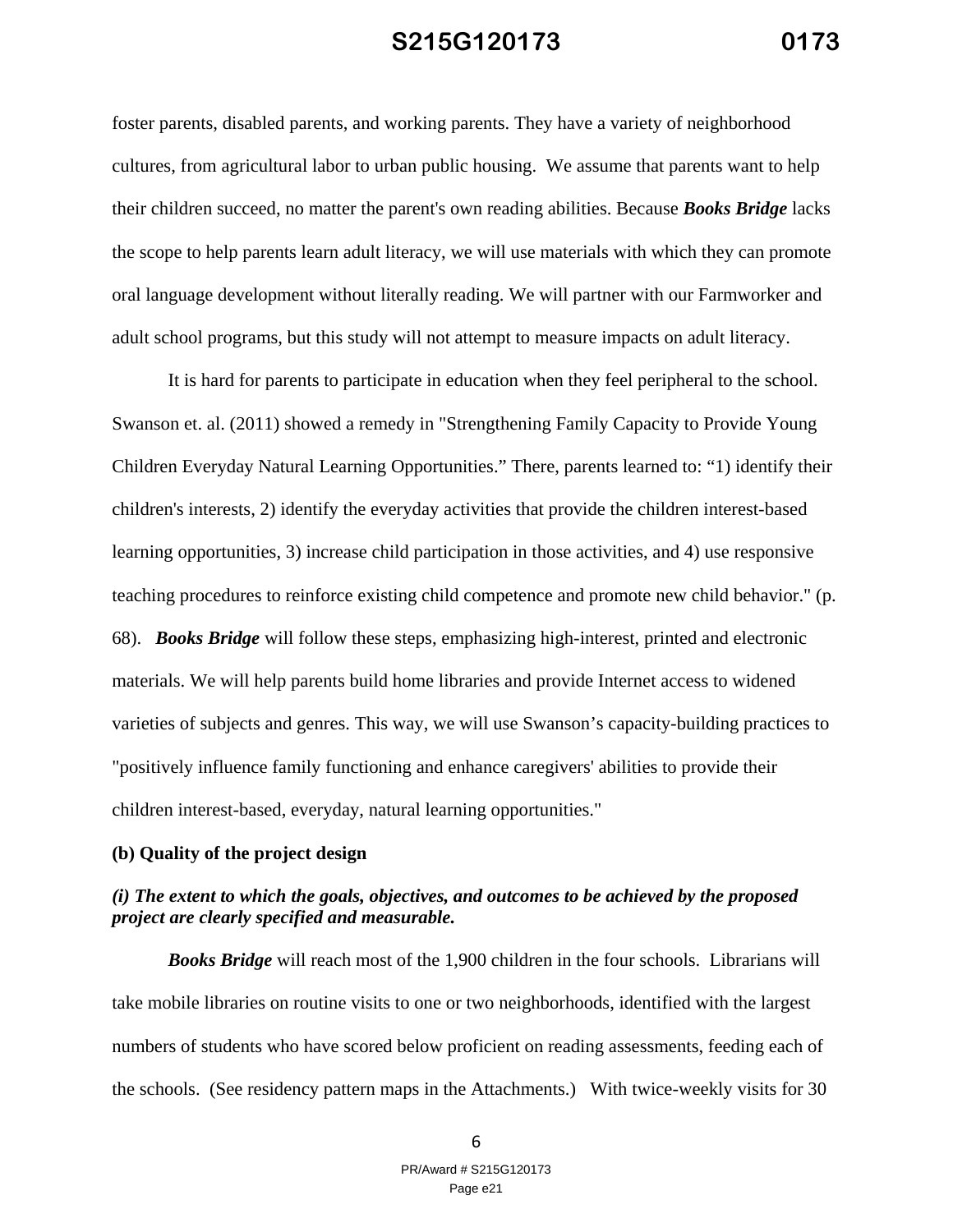weeks after school and 8 weeks in the summer, and with 9 Saturday activities at local centers or churches each year, each bus will make 85 visits per year. During 6-7 hours per trip, we will host 20 drop-in preschooler/parent pairs and 40 school-age children each day. Each interaction will be at least 20 minutes. (Three sample lessons appear in the Attachments.) We will measure outcomes for no fewer than 100 students who attend at least 12 sessions in different weeks and bring a parent for at least six. At least 80% of 80 four-year-olds will show gains on the Peabody Picture Vocabulary Test for receptive and expressive vocabulary.

**Goal 1**. Increase academic achievement at four low-performing schools.

Objective 1: Improve reading proficiency among third graders. (GPRA Measure) Objective 2: Improve participant achievement in reading as measured by grade-by-grade Discovery Learning reading assessments (FCAT predictor) three times per year. Objective 3: Increase student engagement in reading as indicated by library circulation and by online assessments about specific books that students complete each semester.

**Goal 2**. Create a system of library outreach that helps to shift the school's instructional practice to work with family assets rather than focus on deficits.

Objective 4: Increase the amount and diversity of library materials teachers' use for classroom instruction that is built around local family values, interests and experiences. Both students and teachers will gain background knowledge.

Objective 5. Create home libraries and early literacy activities in neighborhood settings that stimulate vocabulary development and reading comprehension.

Objective 6: Sustain best practices in neighborhood library outreach through alignment of community resources and transition to increased mobile technology. We will have free book sponsorships in place that sustain *Books Bridge* services when the seed grant expires.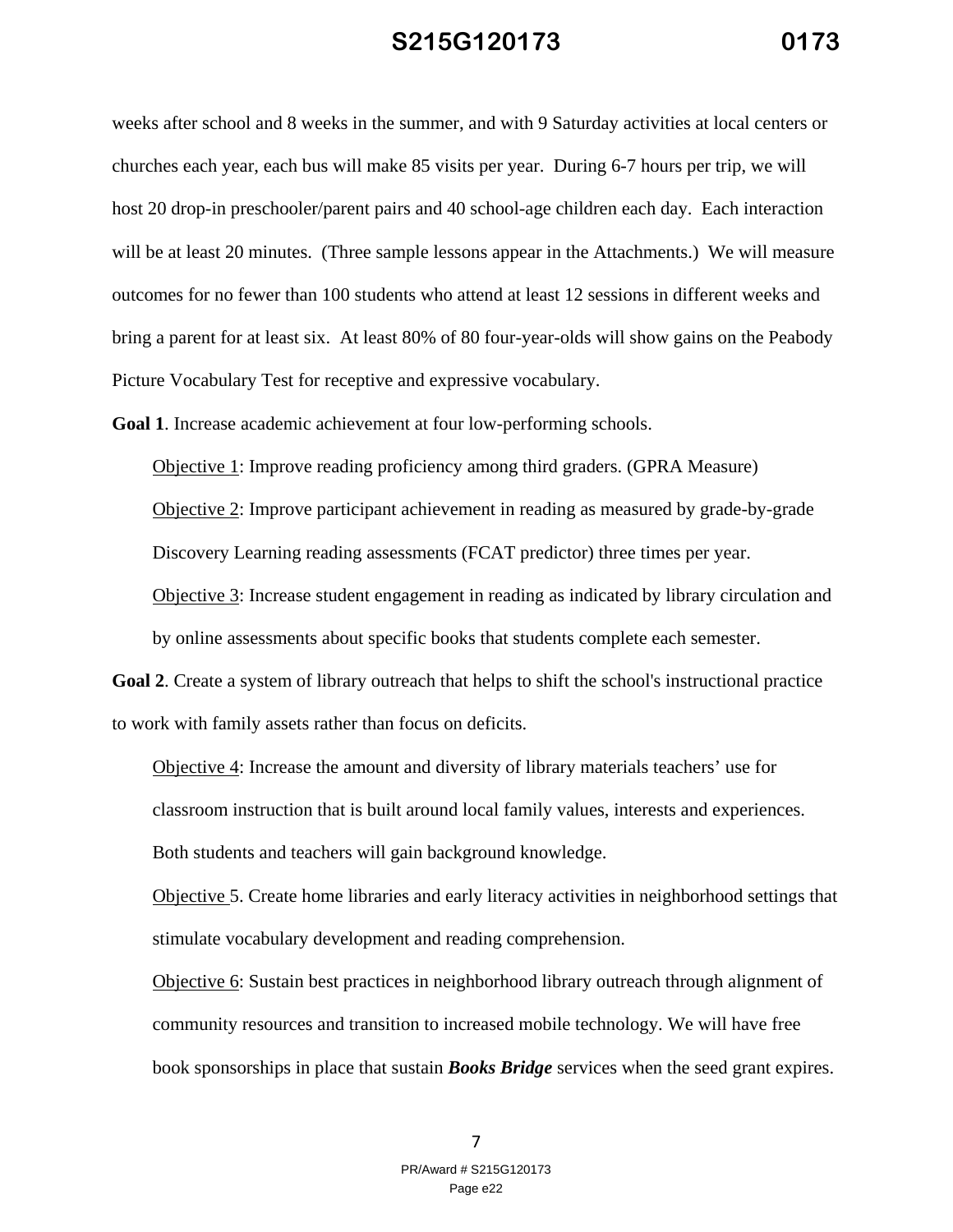**Goal 3**. Demonstrate parent assets that can be mobilized for natural learning.

Objective 7: Demonstrate gains in oral language development among participating fouryear-olds, as measured by the Peabody Picture Vocabulary Test. (GPRA Measure) Objective 8: Create an outreach system for school libraries in which parents decide what types of media and materials to stock and parents recruit peer participation. Over time we will measure stakeholder movement through levels of the engagement pyramid (observe, follow, endorse, contribute, own, lead).

### *(ii) The extent to which the proposed project will be coordinated with similar or related efforts, and with other appropriate community, State, and Federal resources*

*Books Bridge* is aligned to communitywide priorities established by diverse constituencies that remain active in Polk Vision, a civic initiative with a paid coordinator and prominent board of directors. Exhaustive public meetings led to the 2004 communitywide plan for increasing the local quality of life, with education among its top strategies. Since then, the School Board, United Way, County Commission, and Health Department have joined forces to focus together on the same strategies. Partner intiatives are the following. (See attached letters.)

| <b>Partner</b> | <b>Key Initiative</b> | <b>Purpose</b>                                                     |
|----------------|-----------------------|--------------------------------------------------------------------|
| United Way     | Success by 6          | Founded by Publix Super Markets Charities, a partnership of        |
| of Central     |                       | private businesses, government, religious groups, educators,       |
| Florida        |                       | and health organizations. Volunteers represent over 85             |
|                |                       | organizations working to give all children a healthy launch.       |
| Polk County    | Library service       | The Cooperative enables the 13 city-owned libraries to open        |
| Library        | unincorporated        | their doors to all residents of the county, including those in the |
| Cooperative    | Polk County           | unincorporated area.                                               |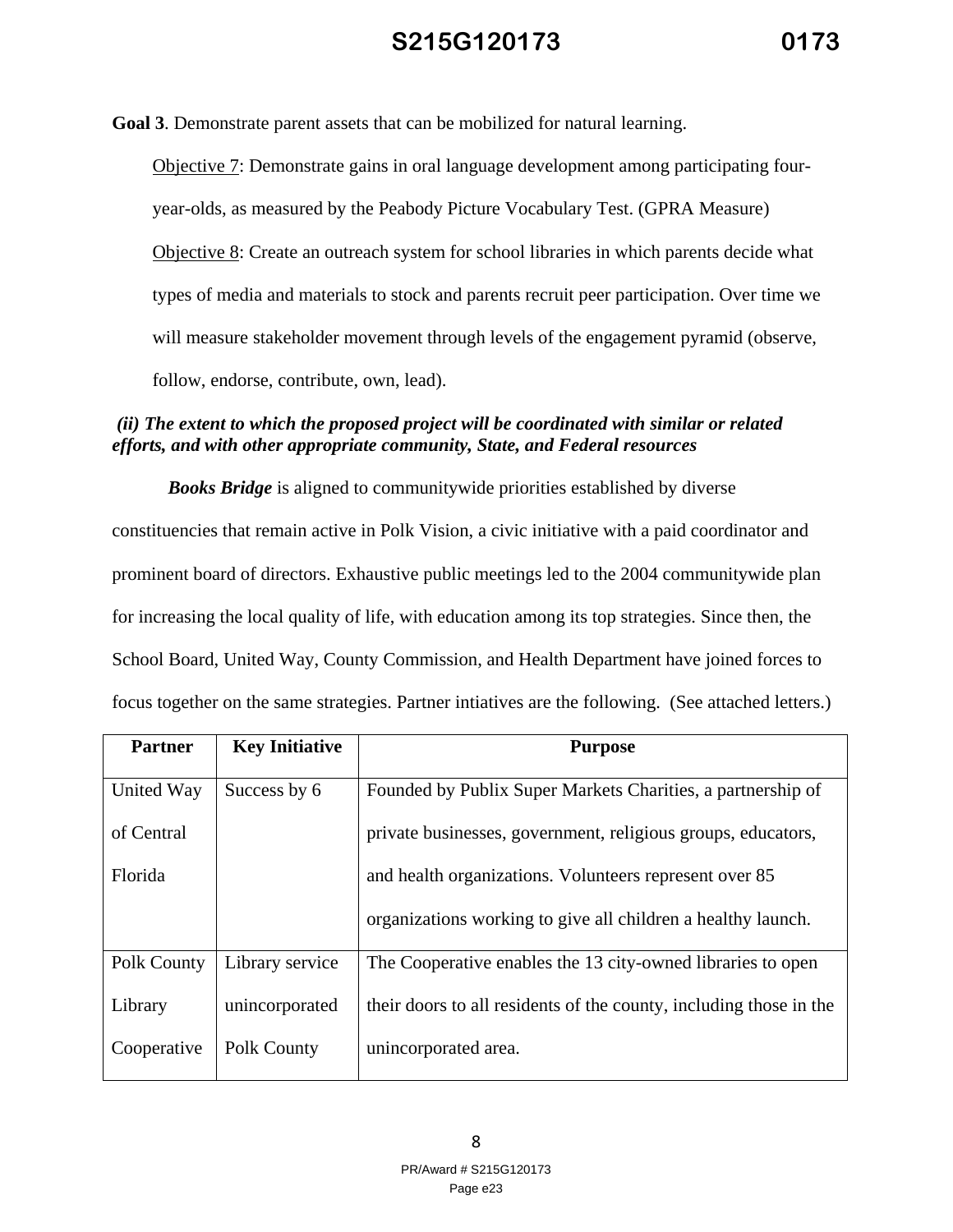| Early             | Early childhood | All children enter school healthy, ready and eager for life-long |
|-------------------|-----------------|------------------------------------------------------------------|
| Learning          | development     | learning with the collaborative support of parents, families,    |
| Coalition         | fiscal services | educators, and the community.                                    |
| <b>Head Start</b> | Parent          | Promote school readiness by enhancing development of             |
|                   | Engagement      | children through educational, health, nutritional, and social    |
|                   |                 | services. Engage parents in their children's learning.           |
| Polk              | Fundraising and | Proactive partnership between the community schools to link      |
| Education         | cultivation of  | resources with the educational needs of students through         |
| Foundation        | philanthropy    | reading mentoring programs, scholarships, and school grants      |
| Polk Vision       | Education       | To increase the graduation rate, increase the percentage of      |
|                   | Priorities      | children who enter Kindergarten ready to learn.                  |

All four schools receive federal Title I funds for high-need schools and Title II funds for professional development, which will help them purchase supplies, augment site licenses, bring in trainers, and send librarians to professional conferences. The district ESOL department provides tutors for qualifying students through Title III. Exceptional Student Education provides tutoring, and counseling that can include parents, for students who qualify through IDEA funds.

#### *(iii) The extent to which the proposed project is part of a comprehensive effort to improve teaching and learning and support rigorous academic standards for students.*

Superintendent Dr. Sherrie Nickell has moved district focus from FCAT tests to graduation and college readiness. This shift in focus emphasizes that all have contributing roles. The theme of PreK Services this year is "Preparing the Class of 2026." Third grade reading proficiency is a state requirement to go to fourth grade, and we know only about 7% of students who are retained more than once make it to graduation. *Books Bridge* is part of the effort to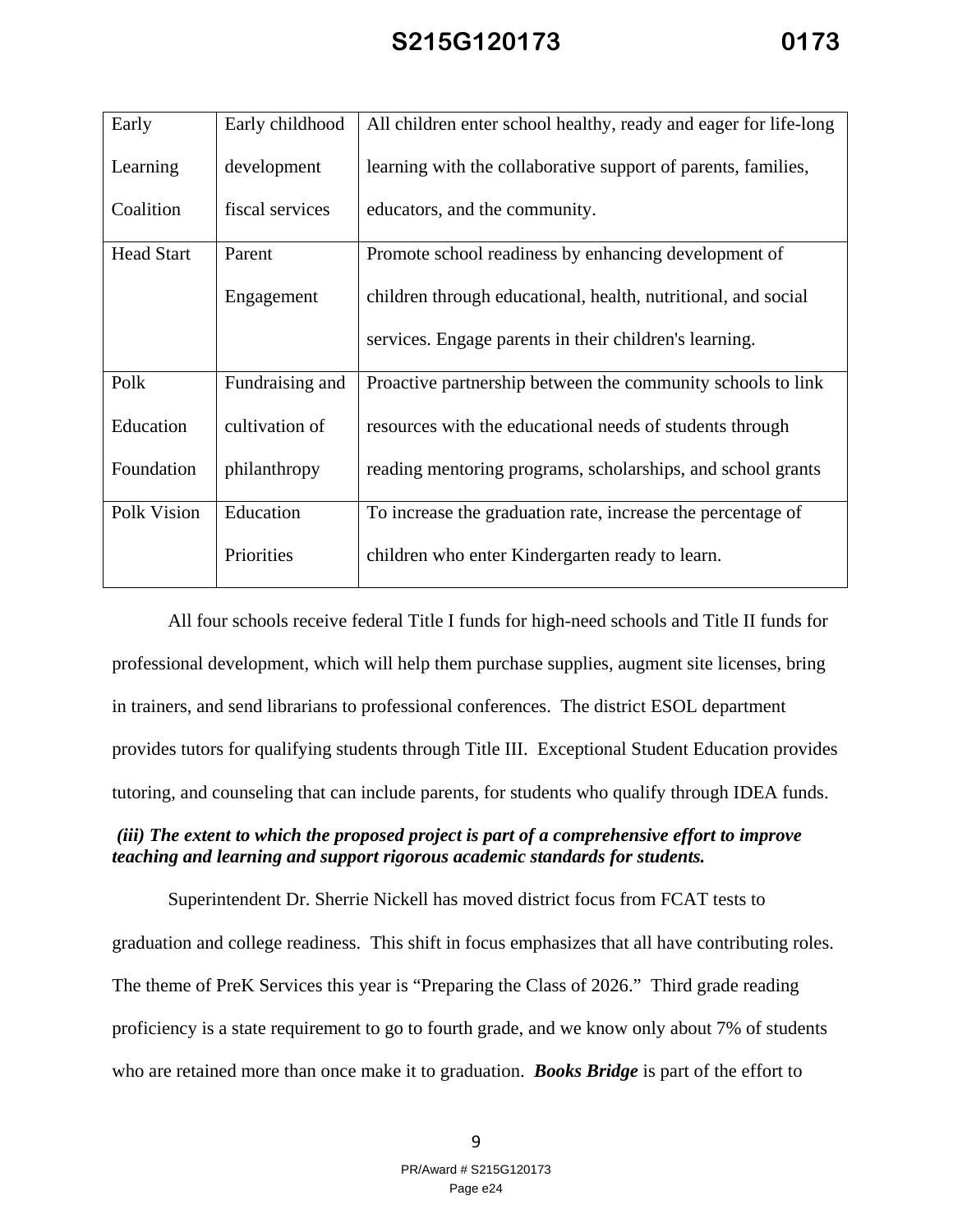promote students each year toward graduation by helping them read to learn.

School librarians will participate in two years of professional development about conversion to Common Core standards, and the adjustment in pedagogy. They participate on school literacy teams to coordinate speaking, reading and writing instruction schoolwide.

#### *(iv) The extent to which performance feedback and continuous improvement are integral to the design of the proposed project.*

School librarians serve on School Literacy Teams that write the reading portion of School Improvement Plans. Low-performing schools participate in three, annual, data review sessions with a cadre of district-based curriculum and student support specialists for reflection on school progress and to trigger rapid troubleshooting. Literacy teams will deploy *Books Bridge* activities for the greatest impact on school improvement based on these studies in trends among their students. Meanwhile, the district cadre, on which the Project Director sits, will function as the project Advisory Committee. At each convening it will see the Project Manager reports and evaluator feedback. A smaller group, with the four principals and representatives of various demographic constituencies, will convene as advisors each summer to plan for the coming year.

The *Books Bridge* Parent Council will be a small but active group that makes book purchase selections after briefings from the librarians, and helps recruit peer participation.

Classroom teachers and school librarians will share computerized STAR Assessment reports for each student's reading level placement, expressed as zone of proximal development. This will help the adults recommend and order appropriately leveled books for the children.

 CELLA, the Comprehensive English Language Learning Assessment, is a test for Florida students classified as English Language Learners (ELLs). Administered annually, CELLA measures ELLs' progress in listening, speaking, reading, and writing English language skills. This guides practices for teachers and parents as children's skills progress.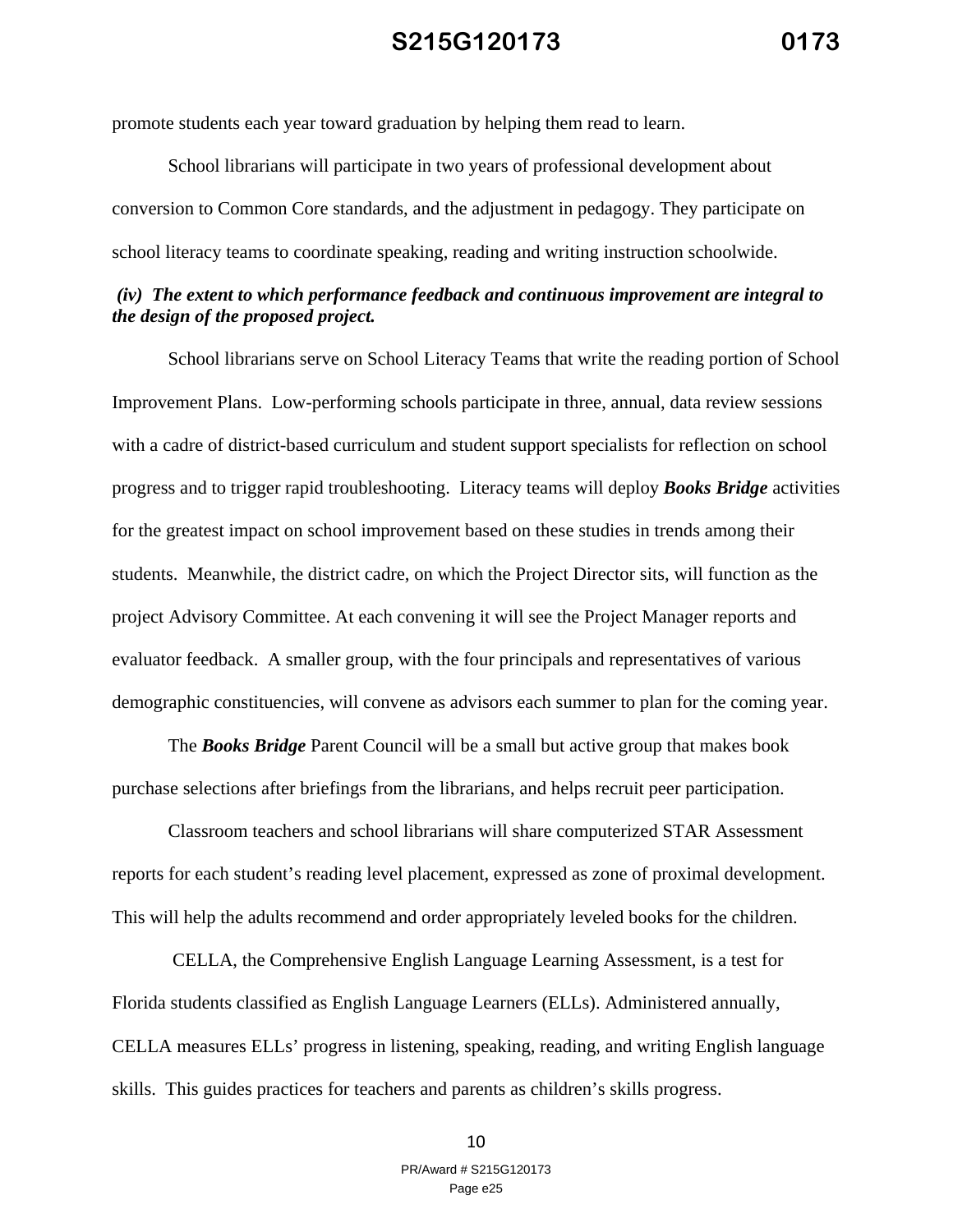Head Start children from a home where a second language is spoken will be assessed with the IPT Oral Test to determine if services are needed from the ESOL Program when the child enters kindergarten. We expect to see a decrease in the number of children scoring NES (Non English Speaking) on the test for those children participating in *Books Bridge*.

#### **(c) Quality of the project services**

#### *(i) The quality and sufficiency of strategies for ensuring equal access and treatment for eligible project participants who are members of groups that have traditionally been underrepresented based on race, color, national origin, gender, age, or disability.*

The *Books Bridge* Parent Council will draw upon the Head Start model of parent activism to set policy, and from our ESOL Parent Leadership Council (description attached), a peer-to-peer mechanism that accomplishes communications where schools sometimes struggle. We will recruit council members via classroom teachers, school-based volunteer coordinators, local churches, and the Farmworkers program, and invite all who wish to sit in. The Project Manager will arm the group with information such as the county library cooperative, district Diversity Management office, and Community Foundation. The Grants Director will use stories from this group to solicit donations to the Polk Education Foundation to continue buying books.

*Books Bridge* will help every child find the treasure in his or her own household. Luis Moll and associates at the Univ. of Arizona demonstrated a "sociocultural" approach to lesson design by which teachers tap into the "hidden" home and community resources of their students.

*The home investigations revealed that many families had abundant knowledge that the schools did not know about--and therefore did not use in order to teach academic skills. In general, the barrio families knew about agriculture and mining, economics, household management, materials and science, medicine, and religion.* 

Moll's work, endorsed by the Southern Poverty Law Center, led to repeated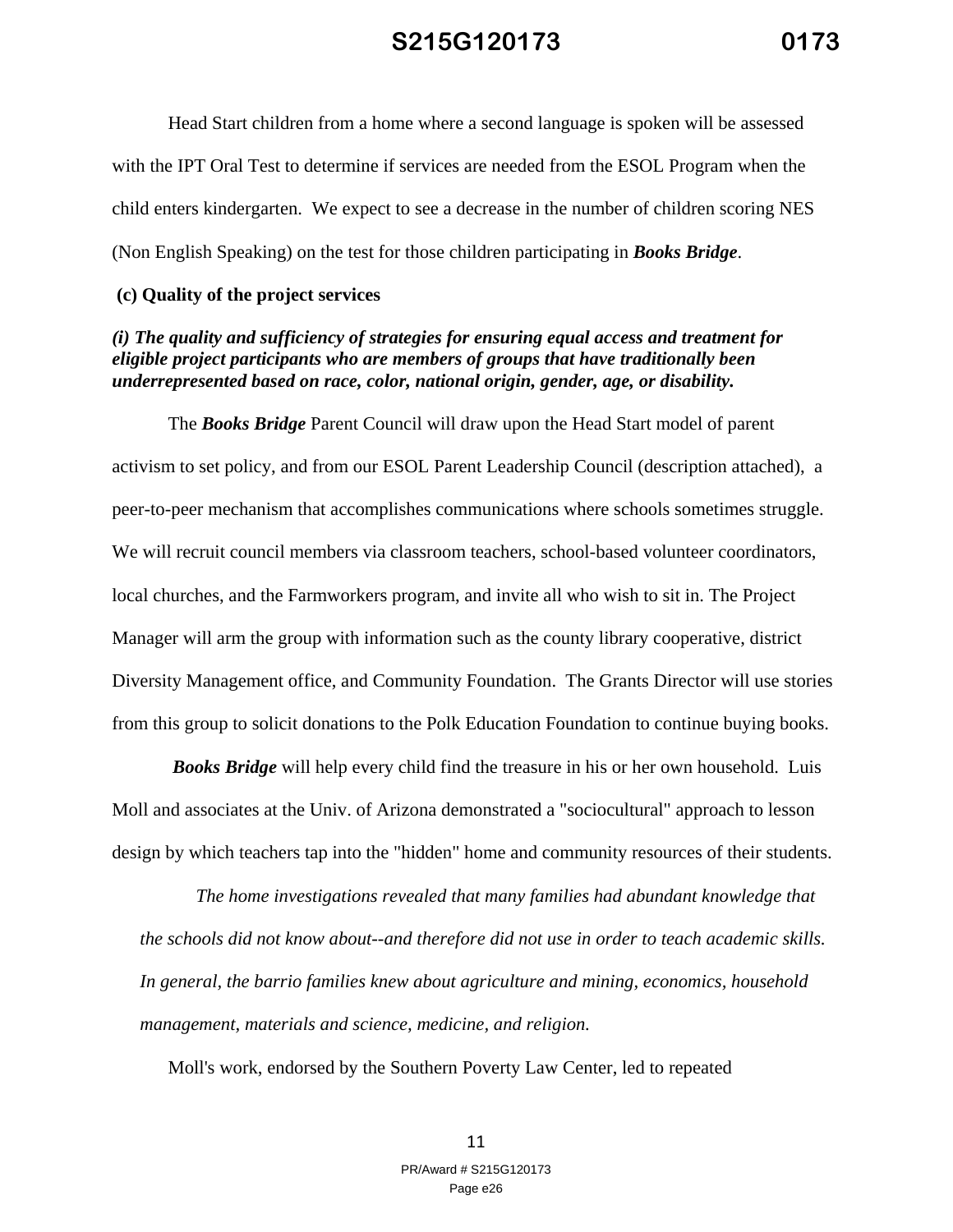demonstrations of student achievement stemming from teachers adjusting their content. When the teachers focused on parent assets and strengths, parents became the experts, and lessons became central rather than peripheral to the lives of the families. This is the pattern *Books Bridge* will instill with help from its families and Parent Council.

For non-English-speaking families, the mobile libraries will stock bilingual books.

#### *(ii) The extent to which the services to be provided by the proposed project are appropriate to the needs of the intended recipients or beneficiaries of those services.*

Our research led to five key groups of strategies to achieve the project objectives.

**Strategy 1**: Enriched school libraries**.** The librarians assigned to *Books Bridge* will help teachers choose new library materials that correspond with their curriculum maps to enhance classroom lessons as we transition to a constructivist rather than behaviorist model of teaching. *Books Bridge* will buy books for school libraries, with Parent Council corroboration, and challenge teachers to use more learner-centered materials.

**Strategy 2:** Reading beyond school hours and school walls. We will refurbish two school buses as mobile libraries, taking reading materials to the neighborhoods where our most economically challenged families live. Librarians will visit twice weekly, year-round, to engage children in fun literacy activities. They will welcome patrons by parking the mobile library at scheduled locations such as church parking lots or playgrounds. For at least four hours, they will both entertain drop-in users and engage patrons in 20-minute lessons for successive groups of children and parents. The targeted children will have frequent access to quality literacy activities near their homes after school, and take home a book each month they participate. Each mobile library will come with a paraprofessional who is also qualified with a commercial driver's license to drive the bus. Paras will log participation, help stock materials, and help with reading.

The **S**chool **L**iteracy **T**eams will work with the librarians on lessons that afford

#### 12 PR/Award # S215G120173 Page e27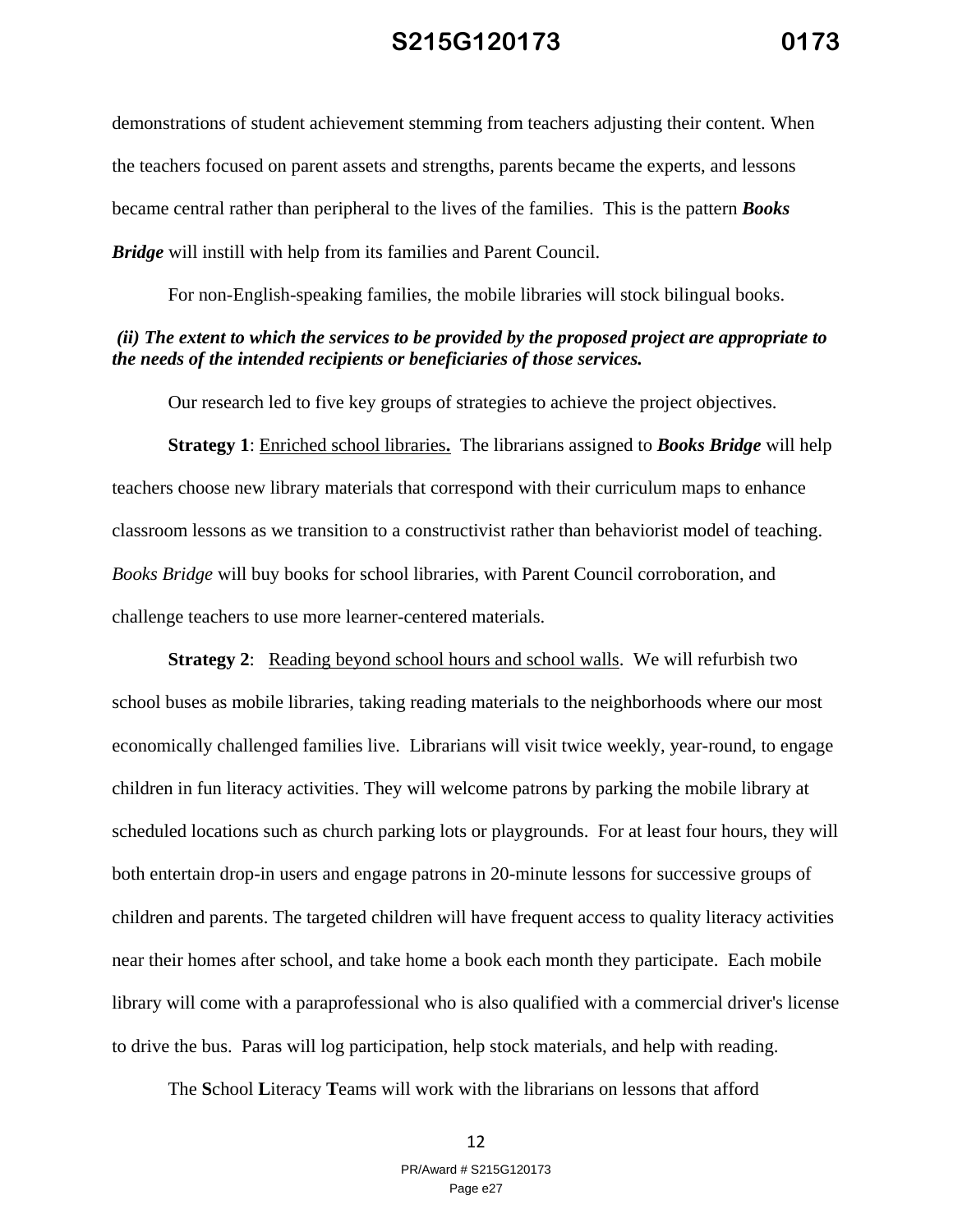background knowledge for upcoming units in the curriculum maps. The librarian will employ interactive and dialogic reading directly with the students. The librarian and para will also help children choose leisure reading materials, and play interactive games that help them practice with language and written text. At least two hours daily will be devoted to parents of infants, toddlers and preschoolers. This table shows a likely schedule.

|                 | Neighborhood Visits by |       |       |        |              | Librarians: |         | Neighborhood-Based Lessons   |
|-----------------|------------------------|-------|-------|--------|--------------|-------------|---------|------------------------------|
|                 | Bookmobile             |       |       |        |              |             |         | and Forums                   |
|                 | Mon.                   | Tues. | Wed.  | Thurs. | Fri.         |             |         | Sat.                         |
| <b>School A</b> | Bus 1                  |       | Bus 1 |        |              |             |         | Community setting once/month |
| <b>School B</b> |                        | Bus 1 |       | Bus 1  | with schoos, | train,      | ouncils | Community setting once/month |
| <b>School C</b> | Bus 2                  |       | Bus 2 |        |              | restock     | Parent  | Community setting once/month |
| <b>School D</b> |                        | Bus 2 |       | Bus 2  | Plan         |             |         | Community setting once/month |

Two of the schools currently have no librarian. *Books Bridge* will add temporary staff to launch the outreach activities with a certified school librarian serving each school and mobile.

This table shows the staffing plan.

|                           |                | <b>Locally Funded</b> |                         | <b>Grant-Funded</b> |            | <b>Temporary Totals</b> |
|---------------------------|----------------|-----------------------|-------------------------|---------------------|------------|-------------------------|
| <b>School</b>             | Librarians     | Paras                 | Librarians              | Paras               | Librarians | Paras                   |
| Alturas                   |                | $\Omega$              | .5                      | .5                  | 1.5        | $.5\,$                  |
| <b>Auburndale Central</b> | $\theta$       |                       |                         | .5                  |            | 1.5                     |
| Kingsford                 |                | $\overline{0}$        | .5                      | .5                  | 1.5        | .5                      |
| Oscar Pope                | $\theta$       |                       |                         | .5                  |            | 1.5                     |
| <b>Books Bridge Total</b> | $\overline{2}$ | $\overline{2}$        | $\overline{\mathbf{3}}$ | $\mathbf{2}$        | 5          | 4                       |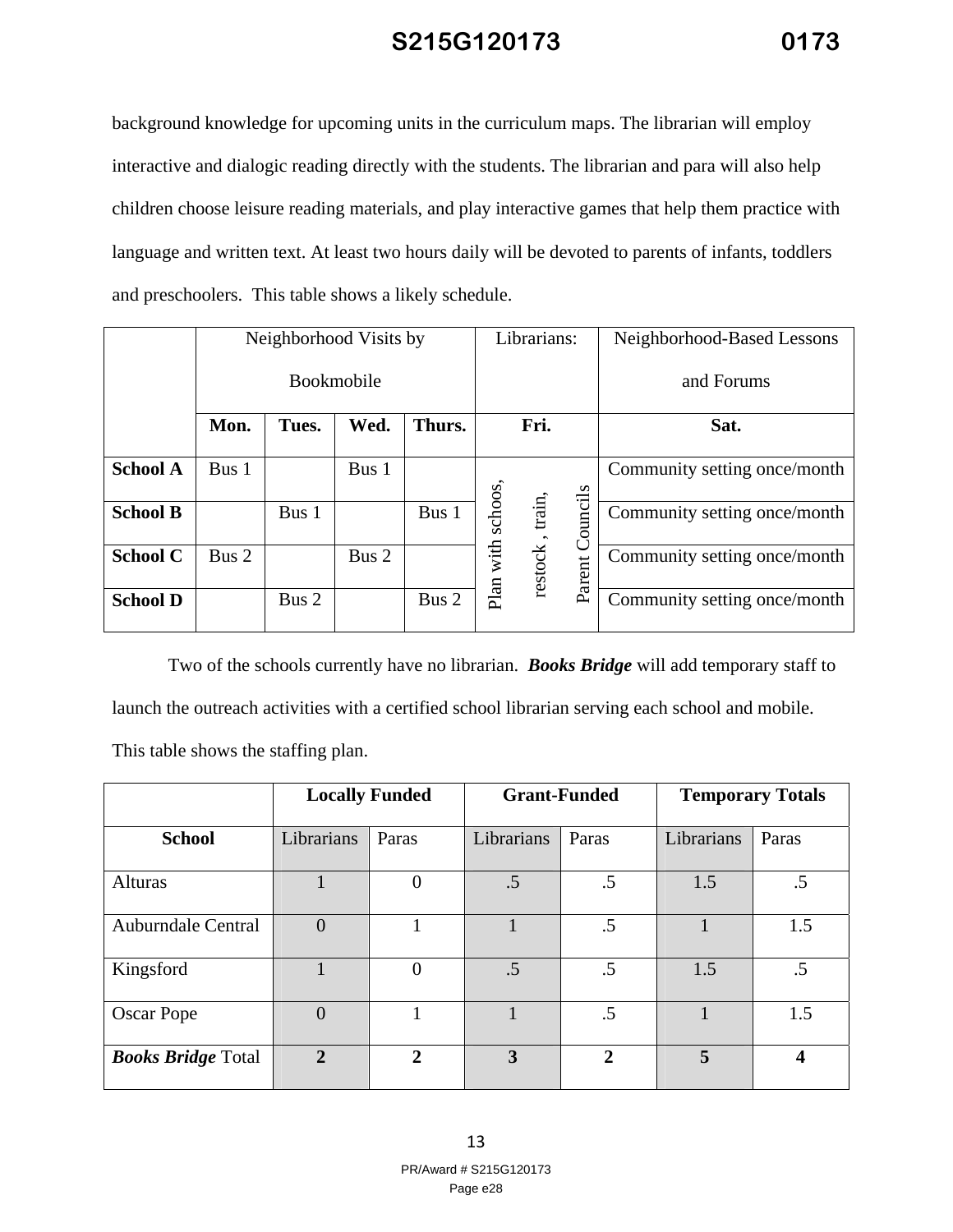*Books Bridge* will give students unlimited electronic access to high quality reading materials keyed to personal interests, via laptops and/or tablets on the bus and existing school site licenses. (See samples, "Guys Read," and "Get Ready to Read" literacy checklist for parents in the Attachments.) The librarians will have Internet access via air cards. Control will be put into place regarding access for students and parents to comply with required filtering. The Attachments show sample sites, including "Guys Read" and "Get Ready to Read" checklist.

The Pew Research Poll (Smith, 2001) says that 51% of Hispanics and 46% of African Americans use their cell phones as their primary device to access the Internet compared to 33% of whites. The *Books Bridge* will provide another bridge to information in these communities. The district's Library Media Services gives students access to digital books that are purchased from:

- Gale/Cengage Learning gives students unlimited access to non-fiction titles selected to compliment science and social studies. Gale/Cengage features literature from the Doris Kingsley Collection, a New York Times best-selling publisher known for distinctive graphics and attraction for readers of all ages.
- I-Save A Tree Books is a collection in both English and Spanish. The books are audible and readers can switch between the languages. Students have unlimited access to these titles.
- TumbleBook Library, an online collection of animated, talking picture books provided by the Lakeland Public Library which teach young children the joys of reading in a fun format
- Mackinvia.com gives easy access to students and staff for all books that are part of their individual school's collection through one e-resource site, accessed at home and school.
- The Early World of Learning subscription gives parents and educators stimulating activities to reinforce concepts learned in the classroom and for preschool-age children.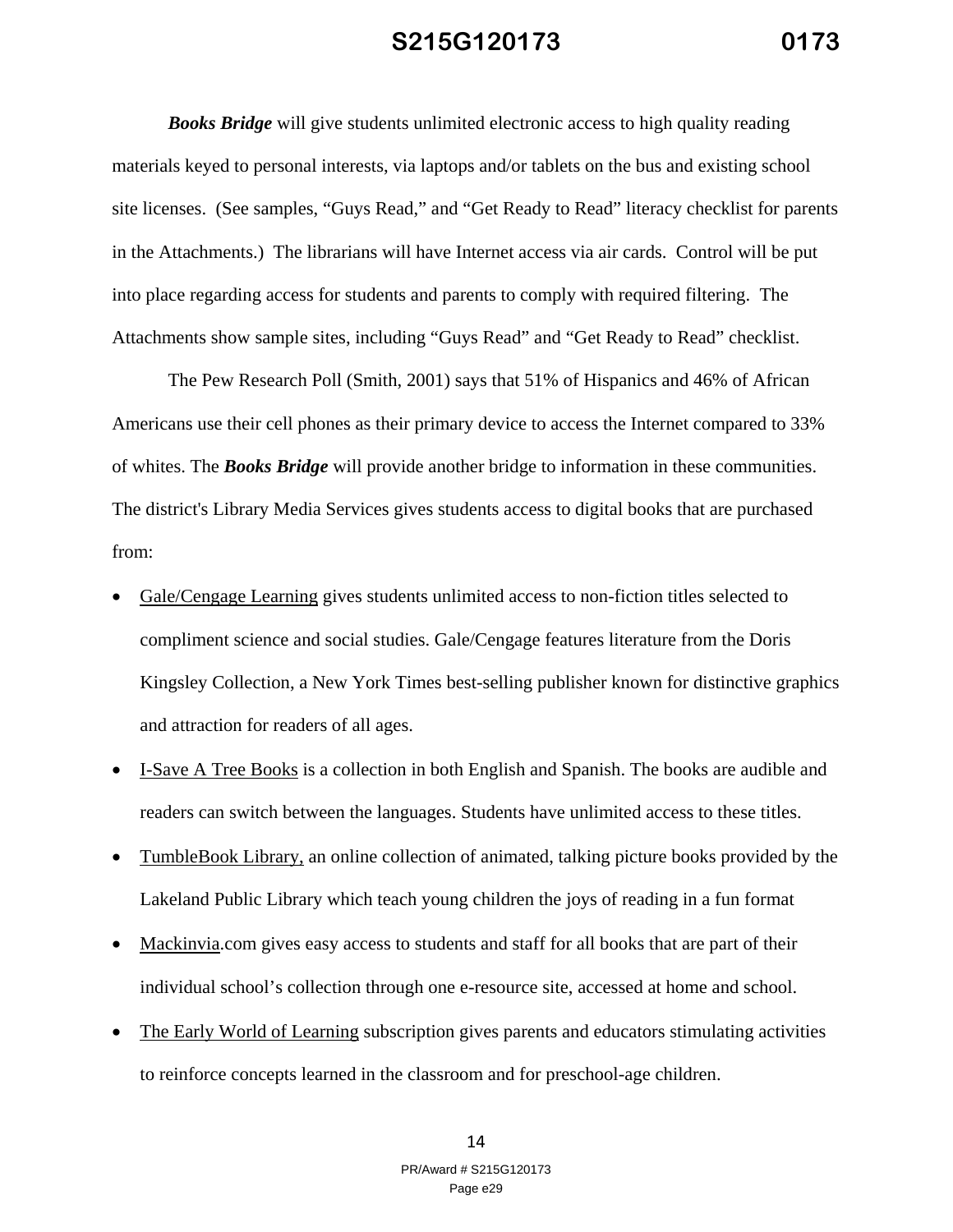- Learn 360 is a portal available to provide background knowledge in the form of video, lesson plans, and other activities to support learning on various topics. Students have access through their school library accounts.
- Parent Internet Viewer is the district's parent portal so that parents can tune in to school communications about their own children. *Books Bridge* will help parents access credentials and look up student grades, follow school calendars, receive classroom updates, and email teachers from the mobile library.

**Strategy 3:** Summer Reading**.** Children will self-select books to gain rather than deplete literacy skills over the summer. *Books Bridge* will ensure each participating child selects and takes home at least a dozen books from a pool that parents identify. Librarians will continue neighborhood-based literacy activities through the summer, including electronic books access.

The *Books Bridge* planning group was enthused to find the Allington et. al. (2010) study concluding that "ensuring easy and continuing access to self-selected books for summer reading is one potential strategy for addressing summer reading setback and, therefore, addressing the reading achievement gap that exists between students from more and less economically advantaged families." Elementary school children were given 12 books each on the last day of school each spring, and outperformed the control group on reading tests by a statistically significant margin. They conclude this is a cost-effective means of "closing summer setback."

**Strategy 4**: Funds of Knowledge**.** Traditionally underrepresented parents will learn to choose books that build on family assets. This project will give voice to parents. *Books Bridge* will bring in active members of the district's ESOL Parent Leadership Council, the Head Start Policy Council, and a local branch of the NAACP to offer starting points for parents who might be reticent to get involved and express themselves. The ESOL group has worked with the Florida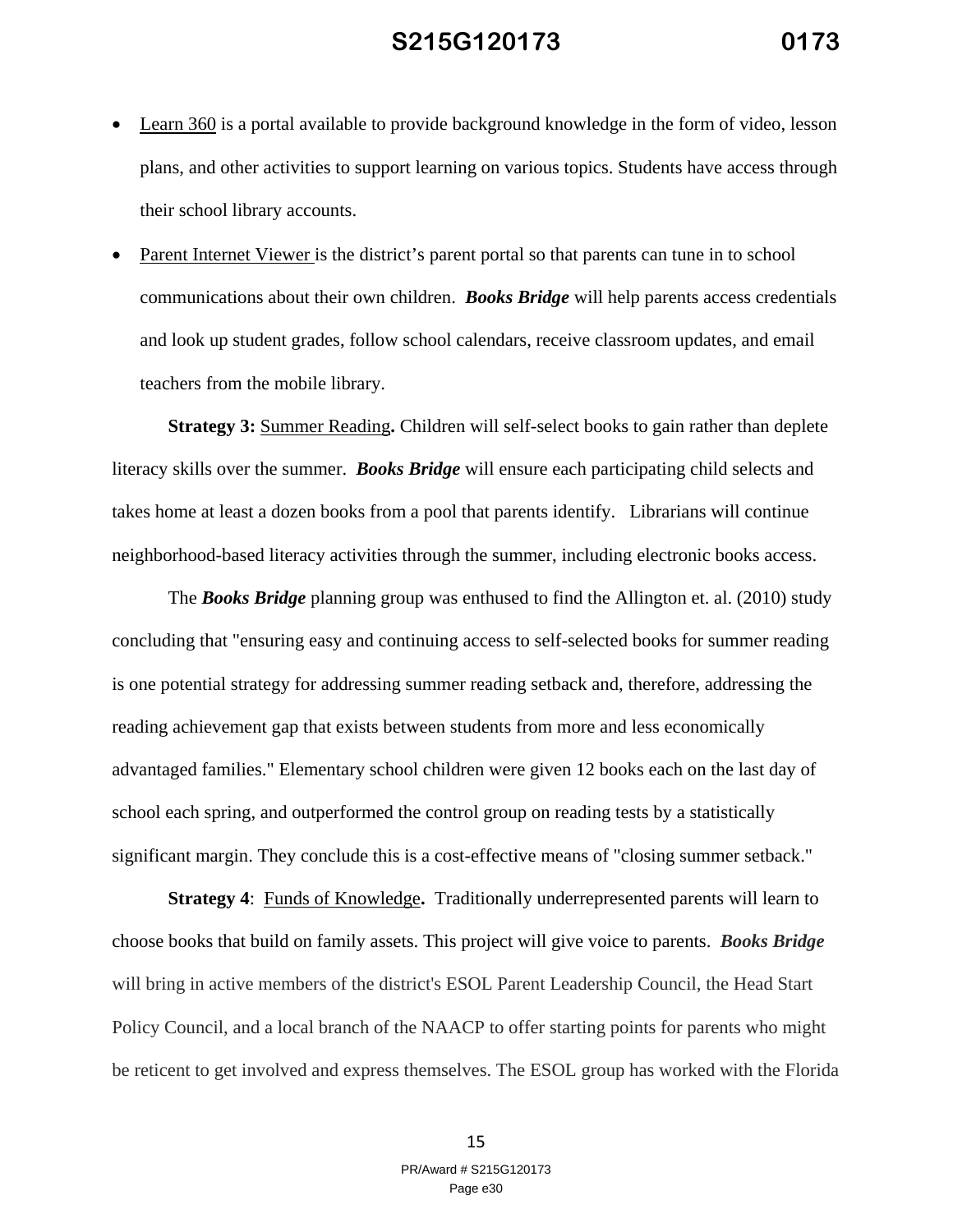League of United Latin American Citizens, which teaches advocacy. The *Books Bridge* project manager and librarians will help schools learn about "Funds of Knowledge" research and to build on assets their families can bring to their children's learning.

By drawing on family interests and gearing resources accordingly, the librarians will help parents become subject experts and role models, and help teachers promote that role. In one example offered by Gonzalez et. al. (2005), a teacher found several students with families familiar with equine work, and used a horse theme that featured parents as guest speakers. Another teacher left her comfort zone for a theme around building construction, featuring neighborhoods trades like brick laying and carpentry. Children learned about tools, accuracy in measurements, weatherization, inspections, and commerce. We want to do the same, so parents with limited literacy do not feel peripheral to their children's learning.

**Strategy 5: Parents as Teachers. Parents will teach their infants, toddlers, preschoolers** and school children. The *Books Bridge* will provide free books and guided child/parent literacy activities for infants and preschoolers during the day while their older children are in school. The instruction for parents will be intentional, explicit, and direct, using best practices to engage young children in language-rich activities using both printed and electronic books. The bookmobile will provide a relaxed atmosphere that is friendly and welcoming for the parent and child. It will be equipped with electronic language learning toys and computer programs that parents can use to work with their children to enhance language development.

Partnering agencies and volunteers will use *Books Bridge* to advance their own early childhood development objectives. This win-win arrangement will increase the materials *Books Bridge* can share with families, and help sustain *Books Bridge* in future years. The United Way of Central Florida will enhance this project by co-locating these early literacy activities: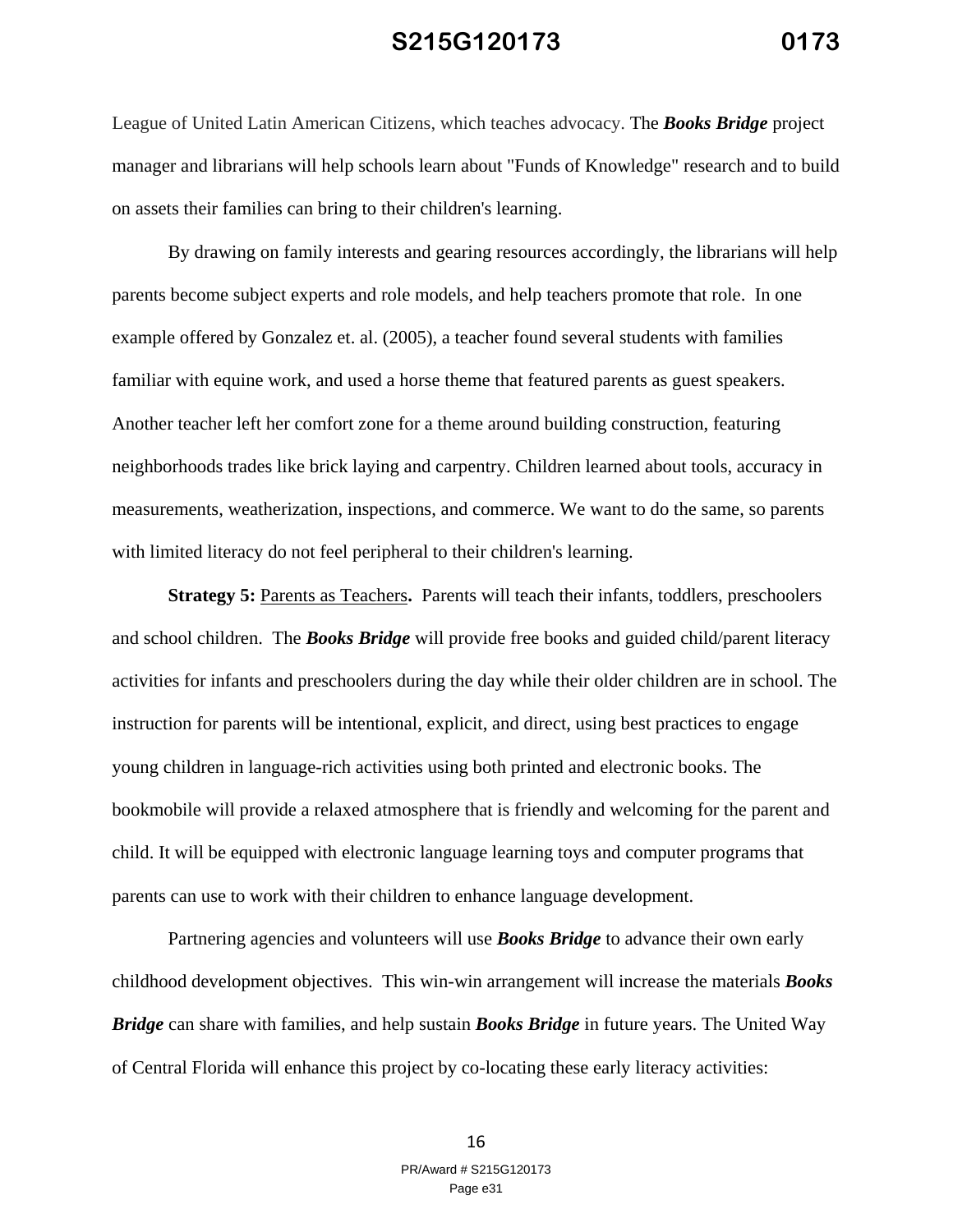- Born Learning Corporate and individual sponsors send books home from the hospital with parents of newborns.
- Let's Grow Word Play Training for parents to understand how their habits affect language development in their children comes with tips and toys to practice daily.
- Dolly Parton Imagination Libraries Each child is mailed one new book each month.
- Master Teachers seasoned trainers model language development activities for child care providers, including how to help parents read productively with their children, concluding with the award of a lending library for each participating center.

Donors pledge support to the United Way for these initiatives by zip code. In two years, we will have all zip codes covered that may not be covered at the start.

#### *(iii) The extent to which the training or professional development services to be provided by the proposed project are of sufficient quality, intensity, and duration to lead to improvements in practice among the recipients of those services.*

Polk's librarians are participating in district training in Common Core State Standards.

*Books Bridge* librarians will participate in quarterly, joint sessions with the district's 96 librarians. These meetings provide expert speakers, updates on resources, upcoming community activities, partnerships and opportunities such as through the Polk County Library Cooperative, and sharing best practices.

*Books Bridge* will send librarians to attend workshops, network with job-alike colleagues, stay abreast of the best in their field, and inspire additional research. Our project manager will assign each attendee, upon return, to make a presentation, write newsletter articles, or report on resulting projects to ensure the information is shared with colleagues. Pre-approved plans for this manner of sharing is a district requirement for each school to draw down its Title II professional development allocation, which school literacy teams may use to compliment or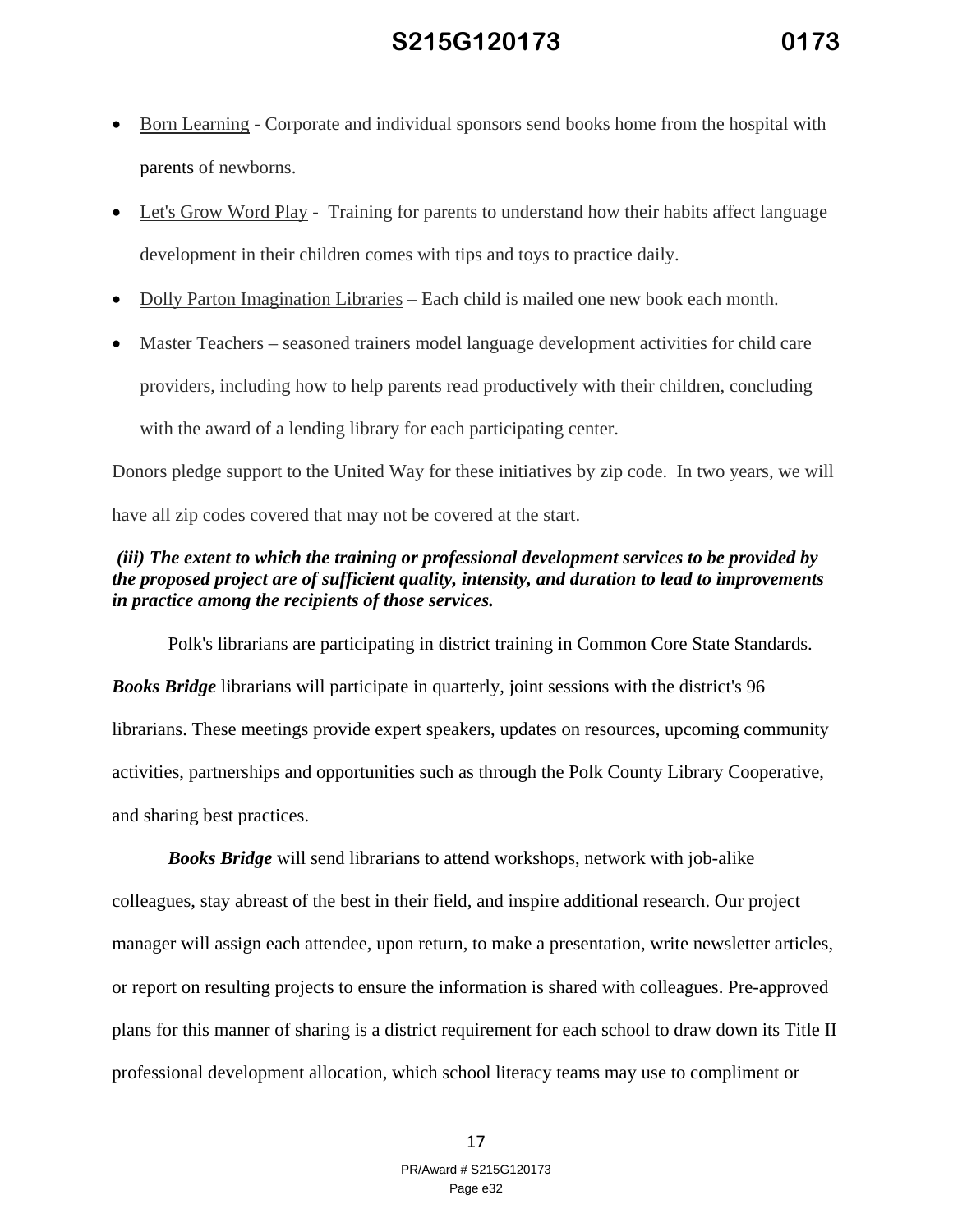expand *Books Bridge* training.

*Books Bridge* will pull together district experts from the Community Involvement office, Polk Education Foundation AmeriCorps, ESOL, Title I, Diversity Management, and partnering agencies to draw up a mandatory, two-hour training in user-friendly, high impact strategies for its librarians, teachers and parents before going into the community. Built upon our volunteer training for listening and nonthreatening communications, the home-grown aspect of this training design is intended to internalize it for sustainability.

 Professional development for teachers will not stand alone, but will be blended into Response to Intervention and Lesson Study by each faculty. These focus on the student. In Lesson Study, teachers specifically observe student engagement, and then collaborate to get better. 1) The teachers create a team that agrees on intended outcomes and then jointly designs a lesson with the best contributions of each team member. 2) The team randomly selects one member to deliver the lesson in the classroom of another, while the balance observes student responses with a list of indicators. 3) The group debriefs and analyzes its quantified and anecdotal observations and discusses resulting implications for the level of learning in the classroom. 4) They hone the lesson through a reteaching session for another class and subsequent reflection and followup. Our teachers say this program inspires change that they like.

#### **(d) Adequacy of resources**

#### *(i) The extent to which the costs are reasonable in relation to the objectives, design, and potential significance of the proposed project.*

The district will spend in grant funds over two years, and at least another in donations from the community for books, a fund we will work to continue in the future. A detailed budget narrative in the Attachments includes three librarians and two paras to augment existing staff long enough to cement *Books Bridge* in place, and two mobile libraries.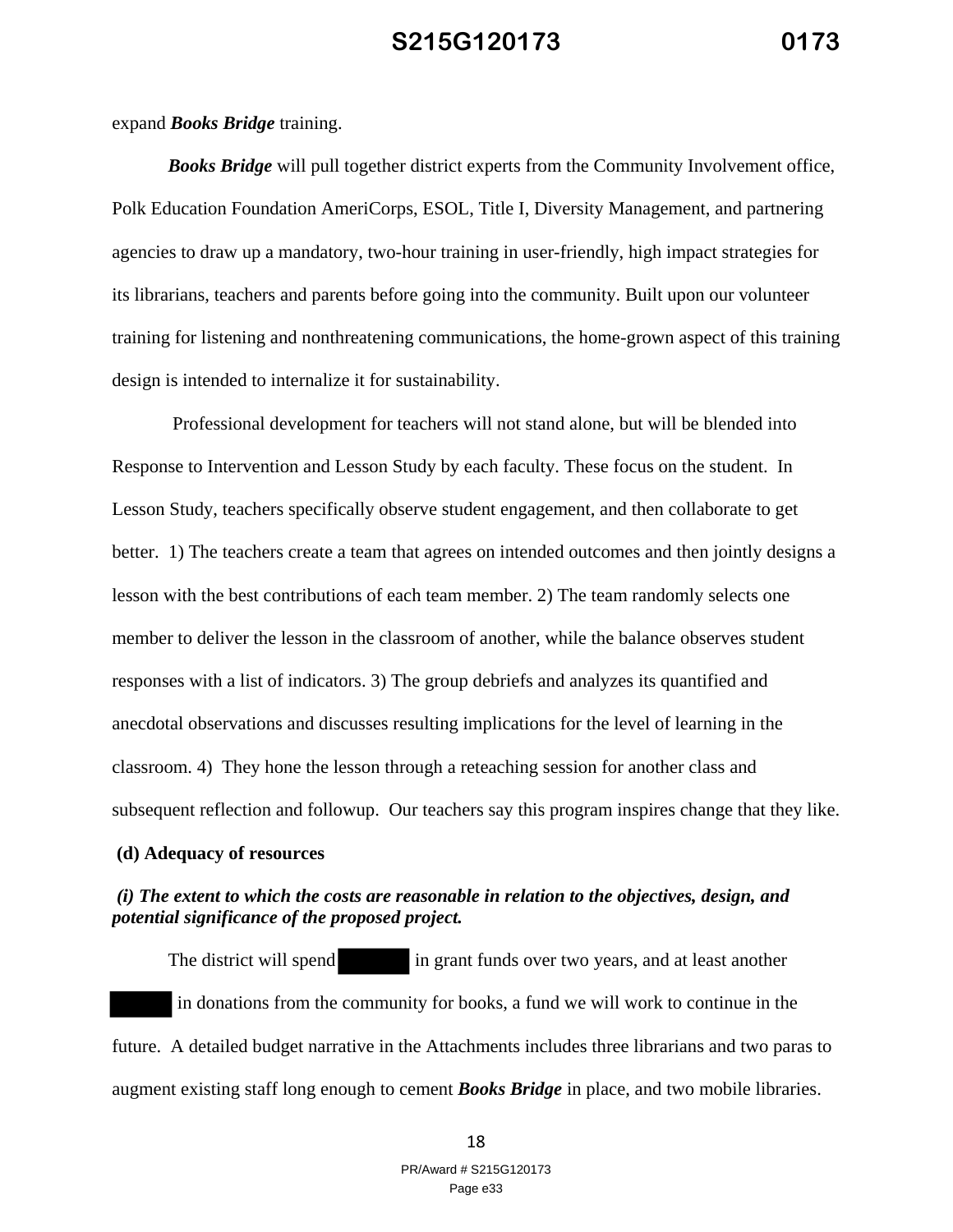By focusing on four, high-need schools, we are confident of careful implementation and maximum impact. Parents will become the constituency that prompts continuation.

We have book and cash pledges in place (see attached letters) from five partners so far.

#### *(ii) The extent to which the costs are reasonable in relation to the number of persons to be served and to the anticipated results and benefits.*

Under the staffing and scheduling detailed on pages 12-13, and the participation estimates on page 6, each mobile library will see 60 children per neighborhood visit, four times per week, plus nine Saturday events. Community Involvement has already lined up places to park with our generator running, and buildings to use on Saturdays, and community partners have flocked to assist with a project this visible. The planned activites add up to 10,000 contacts between the two bookmobiles over the two-year project. The Polk district is lining up resources behind this effort because we believe it will improve the state-imposed school grades determined by standardized test scores, which is the centerpiece of the School Board's strategic plan.

#### **(e) Quality of the management plan**

#### *(i) The adequacy of the management plan to achieve the objectives of the proposed project on time and within budget, including clearly defined responsibilities, timelines, and milestones.*

*Books Bridge* will operate under the Polk County school district's K-12 Curriculum and Instruction Department, whose senior director, Dr. Paula Leftwich, reports to the Associate Superintendent for Learning, David Lewis. Dr. Leftwich supervises subject-area coordinators, including the district's reading specialists, and also the Media Services Department, which will oversee daily operations for *Books Bridge*. Dr. Leftwich has weekly Cabinet meetings with senior directors who supervise school principals, with various student support services directors, and with services such as Finance and Facilities. This will keep logistical communications open.

*Books Bridge* will capitalize on the "funds of knowledge" concept to promote interest in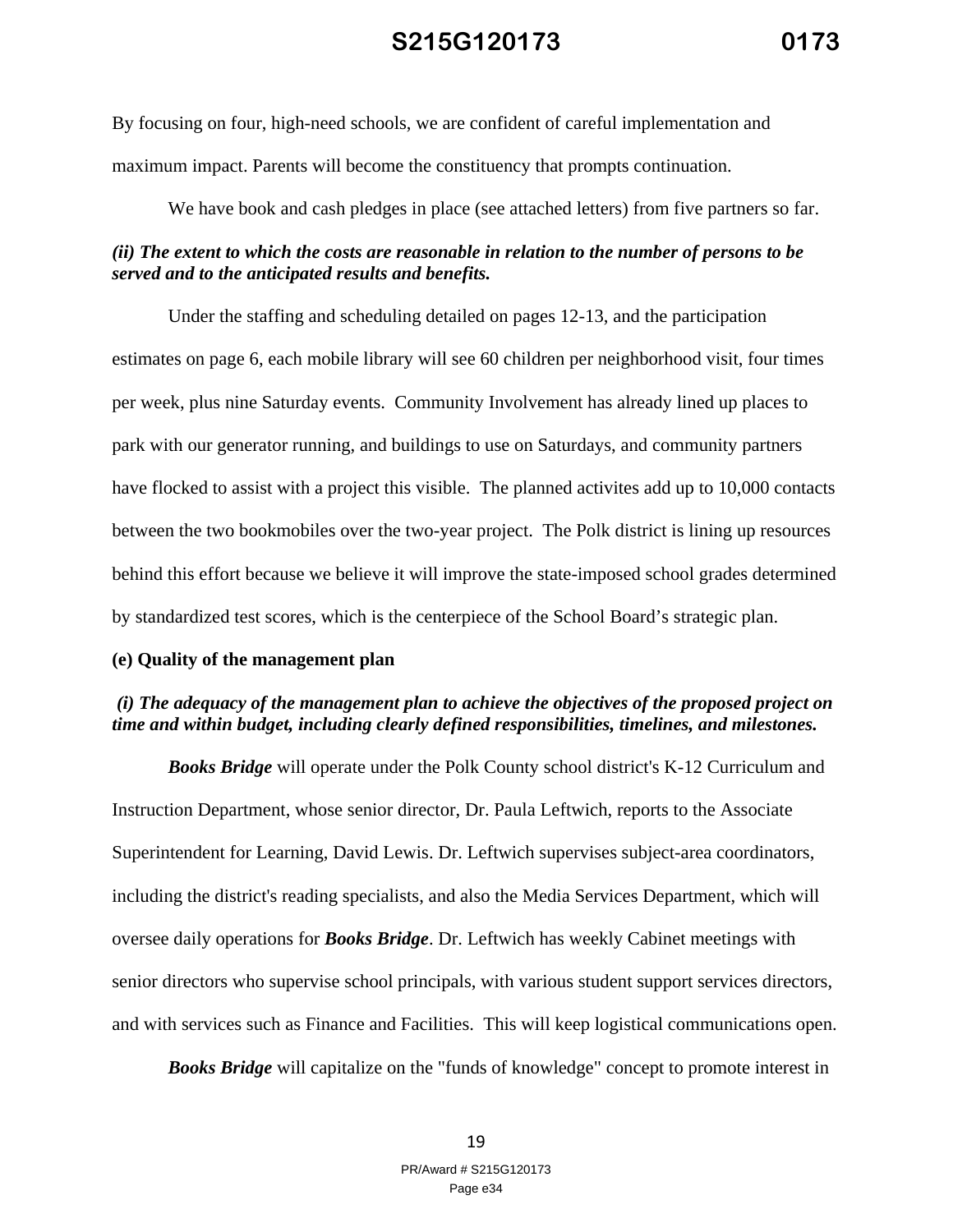school library collections, and will replicate, to the extent possible, building family capacities through natural learning, as demonstrated by Swanson et. al. (2011). The selection of books for *Books Bridge* will be a collaborative partnership between parent groups specific to each of the four schools. We are confident in the influence of this group. The ESOL Parent Leadership Council and the Head Start Policy Council have improved district practices, such as instituting a hot line by which parents can bypass confusing bureaucracy.

A detailed timeline with monthly activities appears in the Attachments. It shows when we will produce training schedules, parent and advisory group meetings, procurement and deployment plans, progress monitoring assessment forms and scheduling, library materials planning with teachers and school literacy teams, sessions for reflection and feedback, and support activities such as bilingual newsletter publication.

Some aspects of the project, designed for sustainability, will not reach full capacity until the end of the initial two years. We estimate these important milestones as follows.

|                                    | Fall 2012 | Spring 2013 | Fall 2013 | Spring 2014 |
|------------------------------------|-----------|-------------|-----------|-------------|
| Parent Council membership          | 8         | 10          | 12        | 16          |
| Titles added to school collections | 70        | 140         | 210       | 280         |
| Accumulated partnership donations  |           |             |           |             |
| Accumulated free books per child   | h         | 12          | 18        |             |

#### *(ii) The extent to which the time commitments of the project director and principal investigator and other key project personnel are appropriate and adequate.*

Dr. Paula Leftwich, senior director for K-12 Curriculum and Instruction for Polk County schools, holds a Ph.D. in reading from the University of South Florida. She has served as chair of the Florida Education Standards Commission; as adjunct instructor for Southeastern College and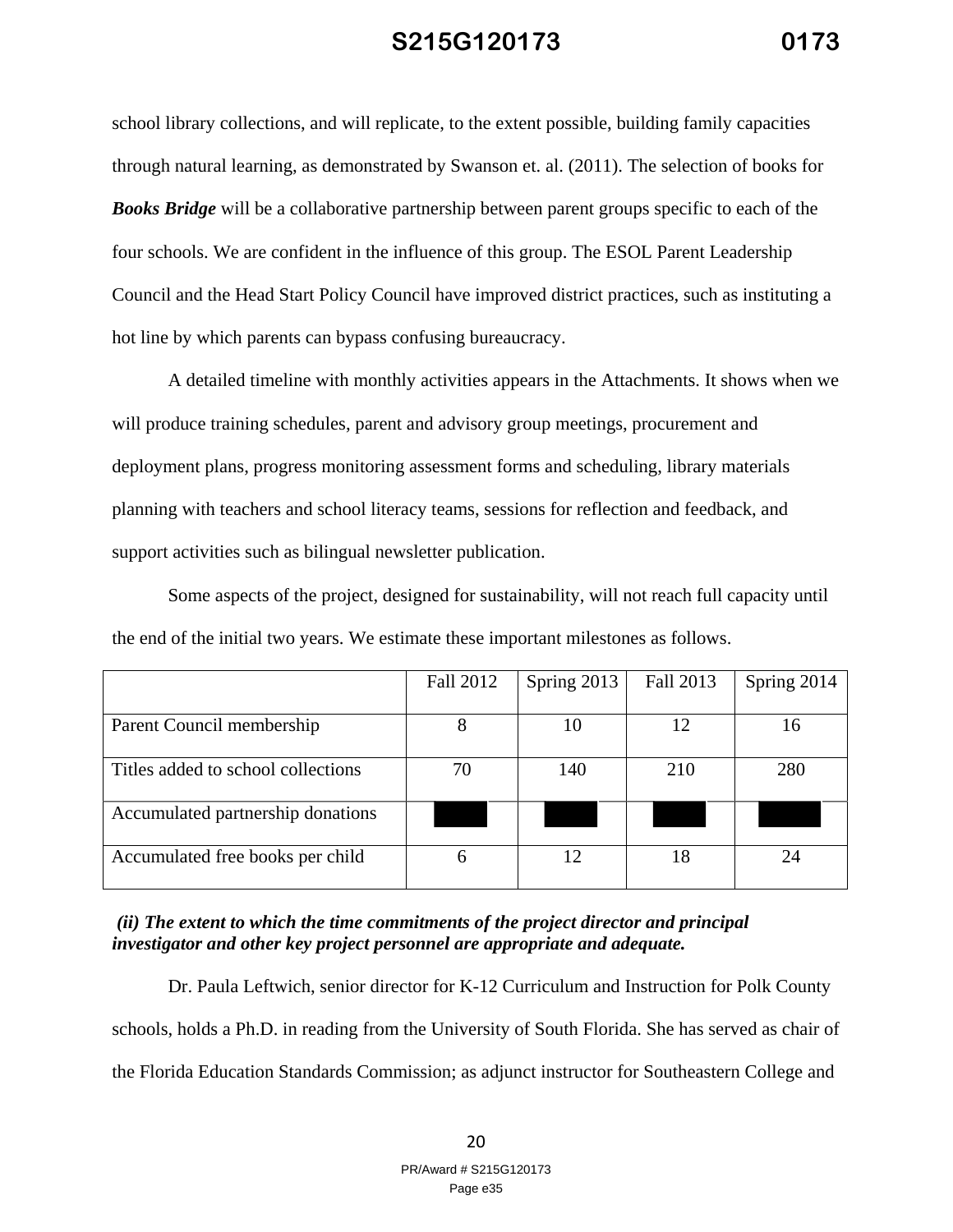Florida Southern College; as guest lecturer at USF and the University of Central Florida; and on the Community Investment Board for the United Way of Central Florida. About 3% of Dr. Leftwich's time will be devoted to *Books Bridge*. Her extensive grants management experience is listed on her resume. The Attachments have resumes for all key personnel mentioned here.

Jacqueline Rose, library media services senior coordinator for Library Media Services for Polk County schools, will be the day-to-day project manager. Her M.Ed. in Library Science is from the University of South Florida in Tampa. Mrs. Rose will oversee all grant-supported functions, including operation and supervision of the mobile libraries and community partnerships. About 10% of her time will be devoted to *Books Bridge,* during which she will convene advisors, supervise staff to detail plans with the schools, manage the evaluator contract, and help Dr. Leftwich with reports to the district administration and the U.S. Education Dept.

Matti Friedt is the Director of Preschool Services who launched the LEA Head Start program three years ago. Under her guidance, Polk's state-monitored readiness rates among Voluntary PreKindergarten programs leaped from nearly last among Florida's 67 districts to above the state average for kindergarten readiness; outperforming local, private VPK centers.

Margaret Anne Wheeler is Senior Coordinator for Community Involvement. Under her guidance, 5,000 new community and parent volunteers are placed in Polk County public schools each year. She coordinates volunteer recruitment through a network of coordinators at each school who are trained to recognize and deploy skills from people with differing backgrounds.

Credentials for Dr. Paul Redulic, independent evaluator, and United Way childhood experts Penny Borgia and Jodi Miller, appear in the Attachments.

Marcia Ford, Grants Director and LEA Race to the Top manager, will continue to write **Books Bridge** into special funding projects, and to solicit support (grant opportunities attached).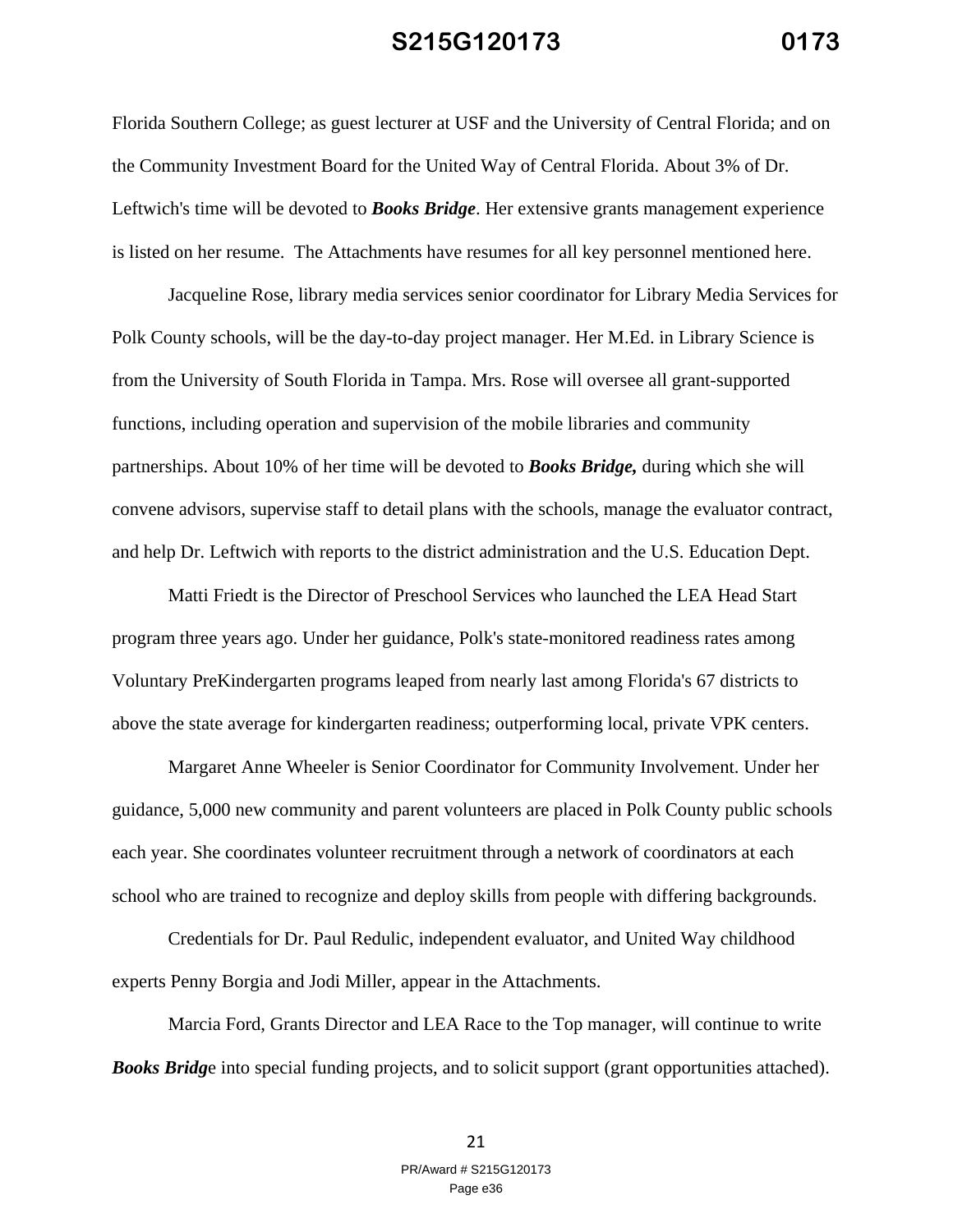#### *(iii) The adequacy of mechanisms for ensuring high-quality products and services.*

The Parent Council, Advisory Committee, interdepartmental communications, and evaluation plan all assume *Books Bridge* will be flexible and responsive to what works. Scheduling, book distribution, translators, locations, and content of materials all depend on stakeholder input from parents, children, principals, teachers, and librarians. In light of today's plethora of educational mandates, the schools welcome this opportunity to learn as we go.

The Parent Information Resource Center at the University of South Florida consulted with our planning committee and will remain a valuable resource for the project manager and the Parent Council. (See the attached letter.) Dr. Mari Fernandez at PIRC, and Dr. Paul Redulic of PerforMetrics, work with Polk's Head Start program and already know our constituency. They will keep *Books Bridge* in line with latest research about how children learn to read and strategies that are especially helpful to our economically disadvantaged families.

The district's electronic student records system is locally designed and recently won recognition for excellence from the Florida School Boards Association. (See the Attachment about IDEAS.) This gives our educators fingertip access to ongoing assessment results to adjust practices as warranted. Staff will register even casual users of the mobile libraries and track all attendance. We will flag them in electronic records so schools can correlate *Books Bridge* attendees and activities with achievement, school attendance, demographics, and teachers.

#### **(f) Quality of the project evaluation**

#### *(i) The extent to which the methods of evaluation include the use of objective performance measures that are clearly related to the intended outcomes of the project and will produce quantitative and qualitative data to the extent possible.*

The district will contract with PerforMetrics president Dr. Paul Rendulic as external evaluator for *Books Bridge*. He holds a Ph.D. in education research and his company is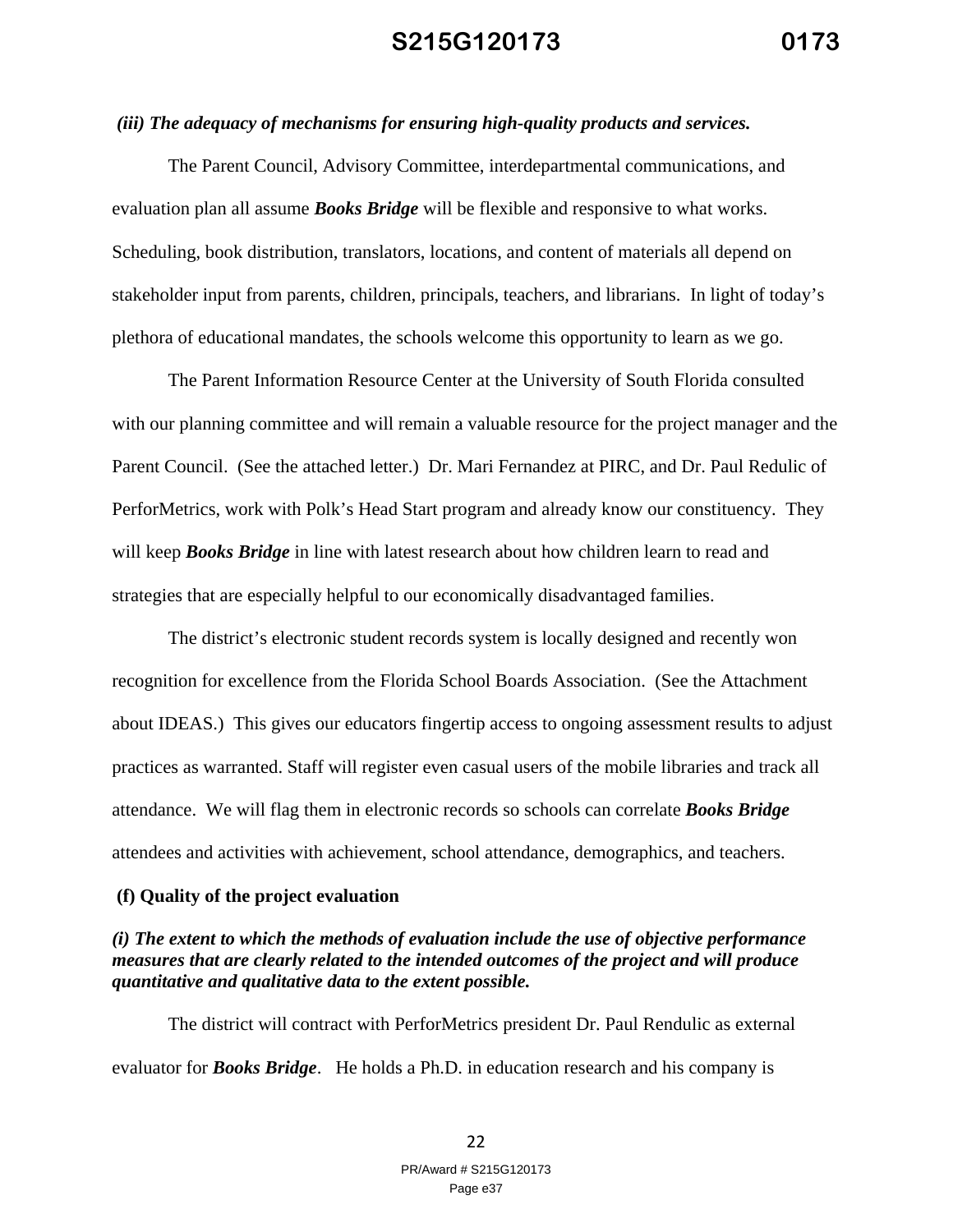currently engaged in evaluations of LEA projects such as Race to the Top and Teacher Incentve Fund. Dr. Redulic was our choice because has produced needs assessments for our Head Start program accompanied by clear, succinct, useful, timely reports containing rich information.

The evaluation plan has three purposes: 1) to monitor and document implementation of the grant activities; 2) to collect valid and reliable data to assess the outcomes and determine the extent to which *Books Bridge's* specific objectives are attained; and 3) to use evaluation results for continuously improving the program. These are detailed below.

 1) The evaluator will collect *Formative* evaluation data through the two seed years of *Books Bridge*. He will meet at least quarterly with the Project Manager to discuss the status of project implementation, review her logs and records, and cite any areas of concern. They will develop action plans to include in succeeding reviews and reports to the Advisory Group. The evaluator will make periodic site visits to observe the project and include insights in reports.

 2) PerforMetrics will conduct multi-faceted *Formative* and *Summative* evaluations using quantitative and qualitative data, according to the following methodology by project objective:

| <b>Goal 1.</b> Increase academic achievement at four low-performing schools. |                |                                        |  |                                                                                      |                             |  |  |
|------------------------------------------------------------------------------|----------------|----------------------------------------|--|--------------------------------------------------------------------------------------|-----------------------------|--|--|
| Objective 1: Improve reading proficiency among third graders (GPRA Measure)  |                |                                        |  |                                                                                      |                             |  |  |
| Data Type                                                                    | When Collected | Methodology                            |  | Instrumentation                                                                      | Analysis                    |  |  |
| Reading                                                                      | Spring of each | <b>District</b><br><b>FCAT Reading</b> |  |                                                                                      | Variance and Paired t-Tests |  |  |
| achievement                                                                  | year           | provided                               |  |                                                                                      | of significance             |  |  |
|                                                                              |                |                                        |  | Objective 2: Improve participant student achievement in reading (other grade levels) |                             |  |  |
| Data Type                                                                    | When Collected | Methodology                            |  | Instrumentation                                                                      | Analysis                    |  |  |
| Reading                                                                      | 3 times each   | District provided                      |  | Discovery Learning                                                                   | Variance and Repeated       |  |  |
| Measures ANOVA<br>school year<br>Assessment<br>Reading Assessment            |                |                                        |  |                                                                                      |                             |  |  |
| Objective 3: Increase student engagement in reading                          |                |                                        |  |                                                                                      |                             |  |  |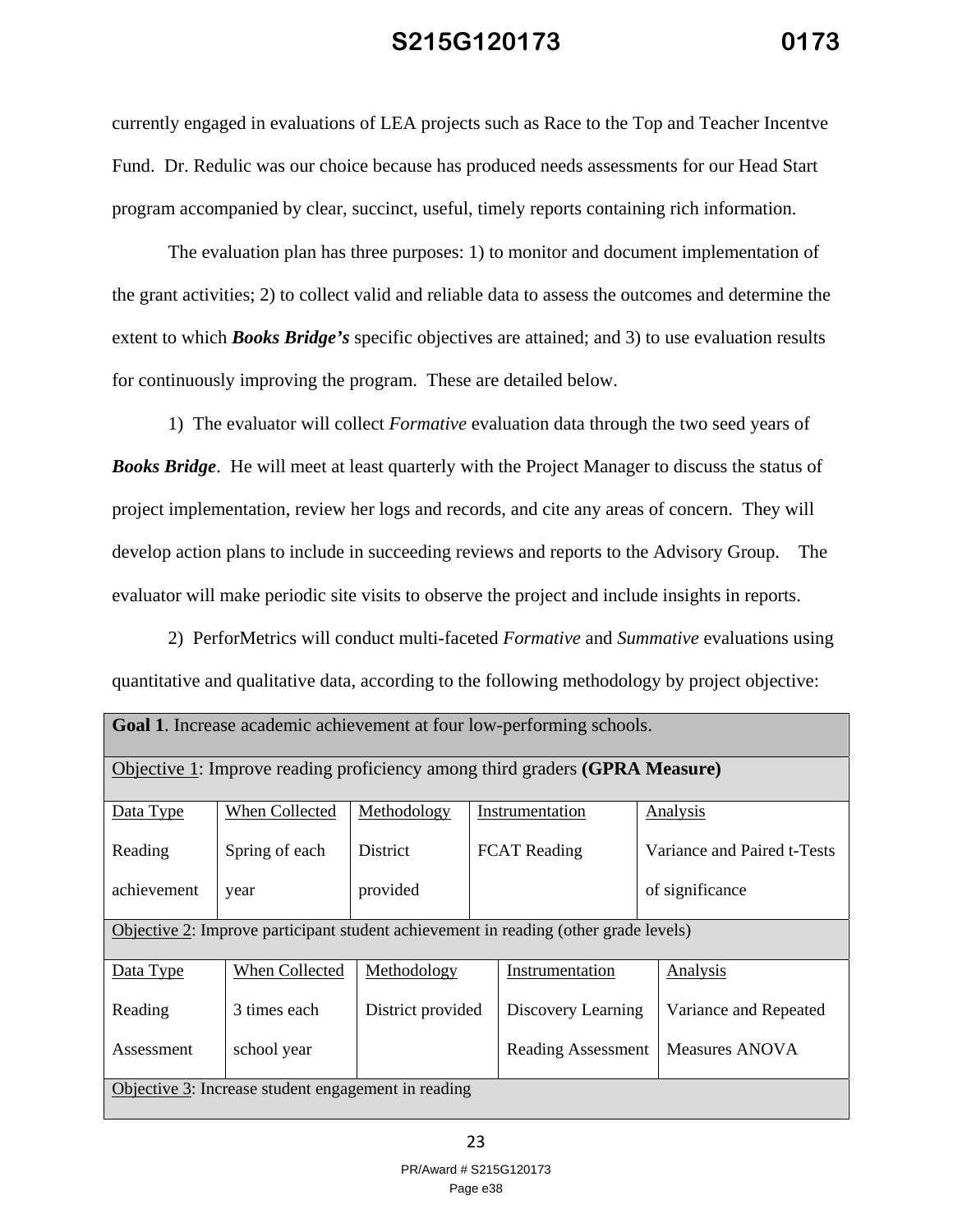| Data Type                                                                                                   |        | <b>When</b>           | Methodology                                       |  | Instrumentation                                                                                          | <b>Analysis</b>       |  |
|-------------------------------------------------------------------------------------------------------------|--------|-----------------------|---------------------------------------------------|--|----------------------------------------------------------------------------------------------------------|-----------------------|--|
| # of books read by                                                                                          |        | Collected             | Library circulation                               |  | Library records                                                                                          | Descriptive           |  |
| students and their                                                                                          |        | Semi-                 | documentation and results                         |  | and online                                                                                               | statistics and        |  |
| related levels of                                                                                           |        | annually              | of online assessment of                           |  | assessment reports                                                                                       | Analysis of           |  |
| comprehension                                                                                               |        |                       | reading comprehension                             |  |                                                                                                          | Variance              |  |
| Goal 2. Create a system of library outreach that helps to shift the school's instructional practice to work |        |                       |                                                   |  |                                                                                                          |                       |  |
| with family assets rather than focus on deficits.                                                           |        |                       |                                                   |  |                                                                                                          |                       |  |
| Objective 4: Increase the amount and diversity of library materials that teachers use for classroom         |        |                       |                                                   |  |                                                                                                          |                       |  |
| instruction that is built around local family values, interests and experiences.                            |        |                       |                                                   |  |                                                                                                          |                       |  |
| Data Type                                                                                                   |        | <b>When Collected</b> | Methodology                                       |  | Instrumentation                                                                                          | <b>Analysis</b>       |  |
| Teachers use                                                                                                |        | Each grading          | Library                                           |  | Library circulation                                                                                      | Descriptive           |  |
| of library                                                                                                  | period |                       | documentation and                                 |  | records and evaluator                                                                                    | statistics, including |  |
| materials                                                                                                   |        |                       | teacher survey                                    |  | developed teacher survey                                                                                 | chi-square analysis   |  |
|                                                                                                             |        |                       |                                                   |  | Objective 5. Create home libraries and early literacy activities in neighborhood settings that stimulate |                       |  |
|                                                                                                             |        |                       | vocabulary development and reading comprehension. |  |                                                                                                          |                       |  |
| Data Type                                                                                                   |        | <b>When Collected</b> | Methodology                                       |  | Instrumentation                                                                                          | <b>Analysis</b>       |  |
| Number of                                                                                                   |        | Quarterly             | Review of mobile                                  |  | Circulation data                                                                                         | Descriptive           |  |
| books placed                                                                                                |        |                       | library                                           |  | maintained by mobile                                                                                     | statistics            |  |
| in homes                                                                                                    |        |                       | documentation                                     |  | library team                                                                                             |                       |  |
|                                                                                                             |        |                       |                                                   |  | Objective 6: Sustain best practices in neighborhood library outreach through alignment of community      |                       |  |
| resources and transition to increased mobile technology.                                                    |        |                       |                                                   |  |                                                                                                          |                       |  |
| Data Type                                                                                                   |        | When                  | Methodology                                       |  | Instrumentation                                                                                          | Analysis              |  |
| Availability of                                                                                             |        | Collected             | Survey of                                         |  | Evaluator developed                                                                                      | Qualitative           |  |
| community                                                                                                   |        | $4th$ quarter of      | community                                         |  | survey/interviews with                                                                                   | analysis              |  |
| resources                                                                                                   |        | year of grant         | partners/resources                                |  | community partners                                                                                       |                       |  |